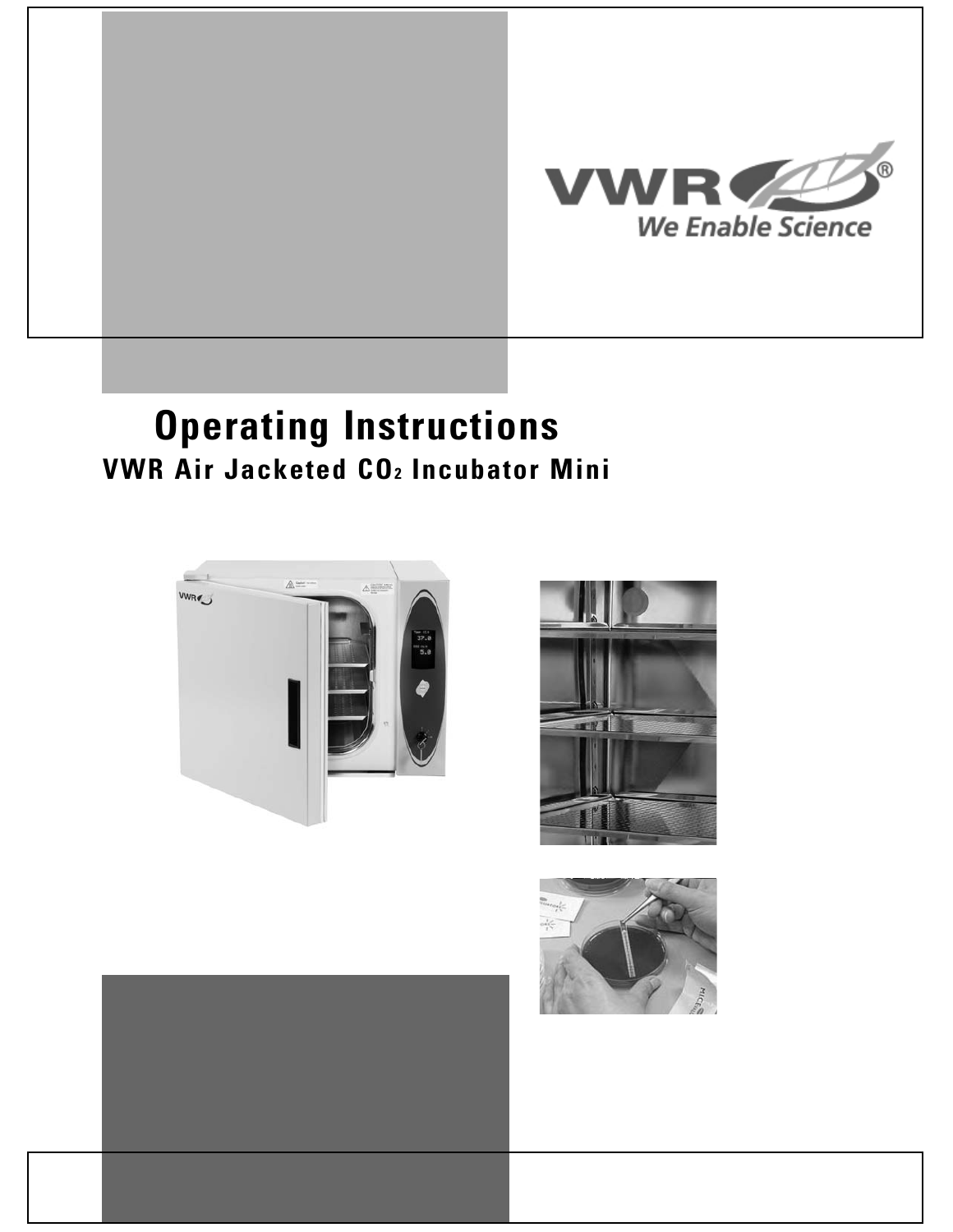| <b>Catalogue Number</b> | <b>Model Number</b> | <b>Sensor</b> |
|-------------------------|---------------------|---------------|
| 10810-742               | VWR51014999         | T/C, 115V     |

#### **Legal Address of Manufacturer**

United States VWR International, LLC 100 Matsonford Rd Radnor, PA 19087 800-932-5000 http://www.vwr.com

Country of origin: United States

#### **MANUAL NUMBER 7013405**

|            | 4059     | 140140<br><u>_ ,</u> | Jrıaınal | 000<br>ูบบบ |
|------------|----------|----------------------|----------|-------------|
| <b>REV</b> | FAR FANI | <b>DATF</b>          | .<br>υN  | Bv          |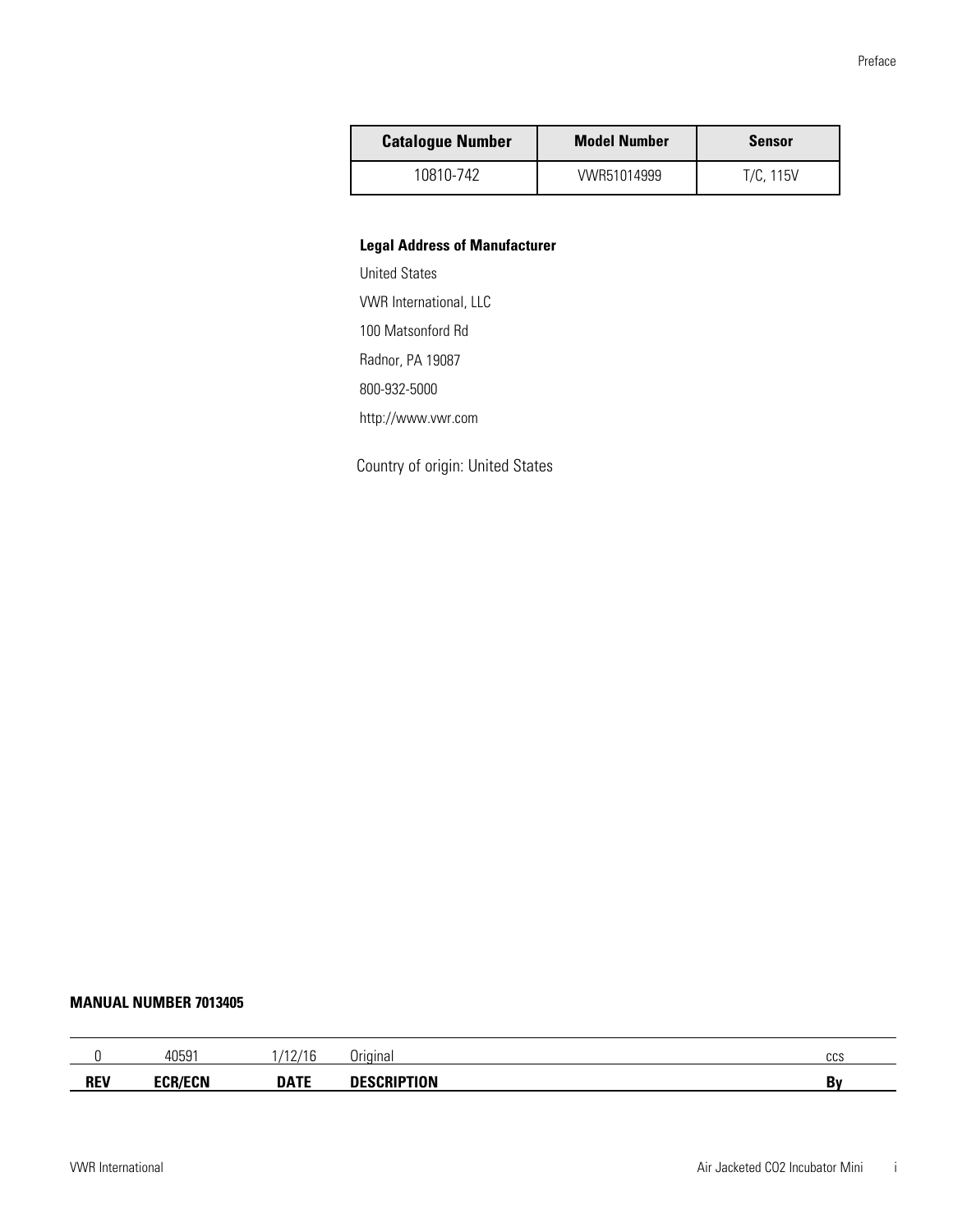

**Important** Read this instruction manual. Failure to read, understand and follow the instructions in this manual may result in damage to the unit, injury to operating personnel, and poor equipment performance.  $\blacktriangle$ 

**Caution** All internal adjustments and maintenance must be performed by qualified service personnel.  $\blacktriangle$ 

Material in this manual is for information purposes only. The contents and the product it describes are subject to change without notice. VWR International makes no representations or warranties with respect to this manual. In no event shall VWR International be held liable for any damages, direct or incidental, arising out of or related to the use of this manual.

#### **Intended Use:**

The VWR Air Jacketed Mini Incubators are designed to maintain an optimal environment for the incubation of tissue and cell samples. These models are designed to maintain temperature and carbon dioxide levels as set by the operator as well as monitoring chamber relative humidity. CO2 is controlled using either a thermo conductivity cell, or an infra-red sensor.

The VWR Mini Incubators are approved for general purpose use only.

#### **Non-intended Use:**

The VWR Mini Incubators are not intended for use where electrical or physical contact with the patient is established.

These incubators are not intended to be operated in potentially explosive environments and are not intended for use with flammable materials.

The VWR Mini Incubators are not intended for use as a Microbiological Incubator (21 CFR 866.2540) and are also not approved for use in assisted reproductive procedures for the incubation of ova and embryos (21 CFR 884.6120).

©2016 VWR International. All rights reserved. Printed in U.S.A.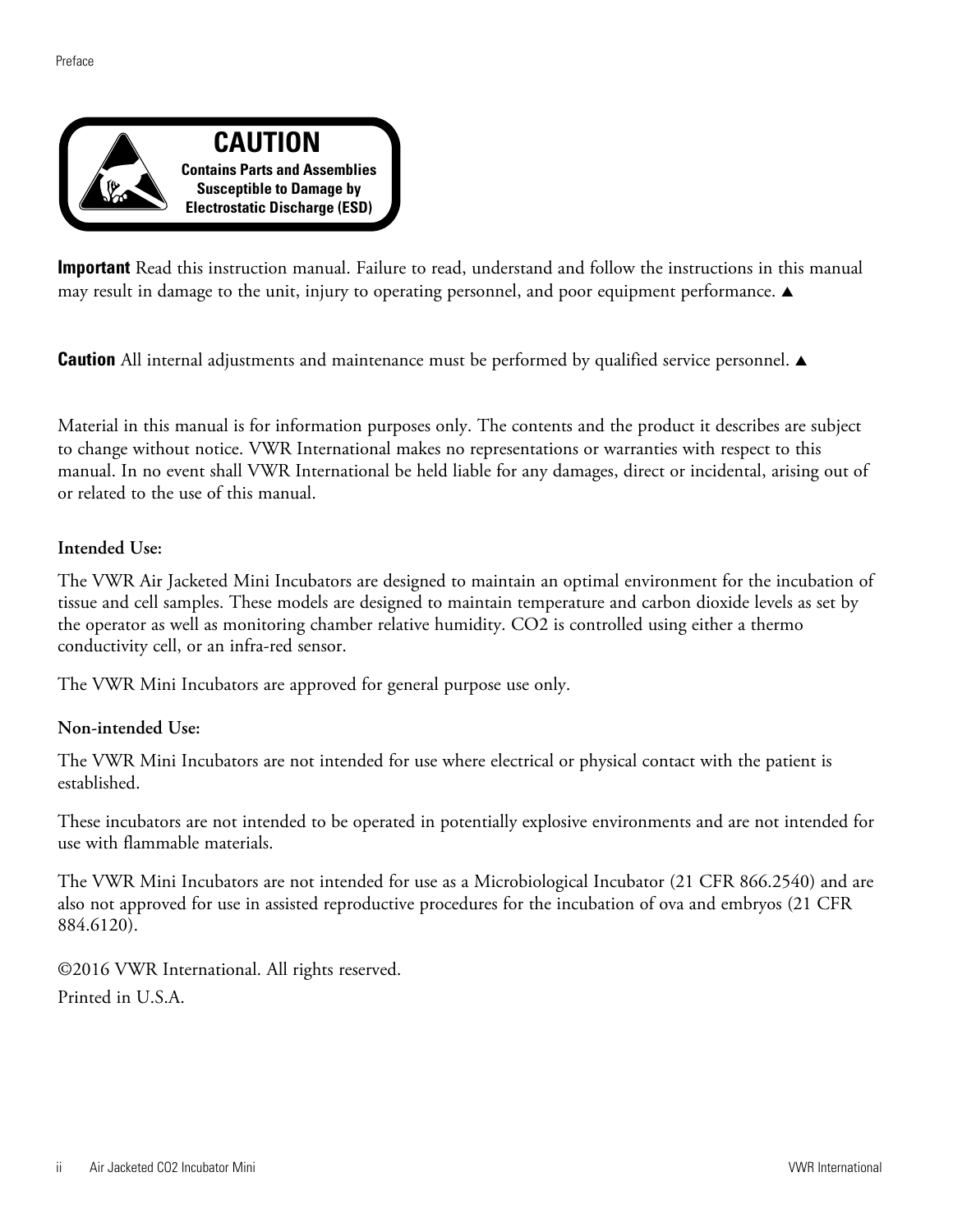

Important operating and/or maintenance instructions. Read the accompanying text carefully.





Equipment being maintained or serviced must be turned off and locked off to prevent possible injury.



Hot surface(s) present which may cause burns to unprotected skin, or to materials which may be damaged by elevated temperatures.



Marking of electrical and electronic equipment, which applies to electrical and electronic equipment falling under the Directive 2002/96/EC (WEEE) and the equipment that has been put on the market after 13 August 2005.

This product is required to comply with the European Union's Waste Electrical & Electronic Equipment (WEEE) Directive 2002/96/EC. It is marked with the WEEE symbol. VWR International has contracted with one or more recycling/disposal companies in each EU Member State European Country, and this product should be disposed of or recycled through them. Further information on VWR's compliance with this directive, the recyclers in your country and information on VWR products will be available at www.vwrsp.com.

- 4 Always use the proper protective equipment (clothing, gloves, goggles, etc.)
- 4 Always dissipate extreme cold or heat and wear protective clothing.
- $\blacktriangleright$  Always follow good hygiene practices.
- $\triangleright$  Each individual is responsible for his or her own safety.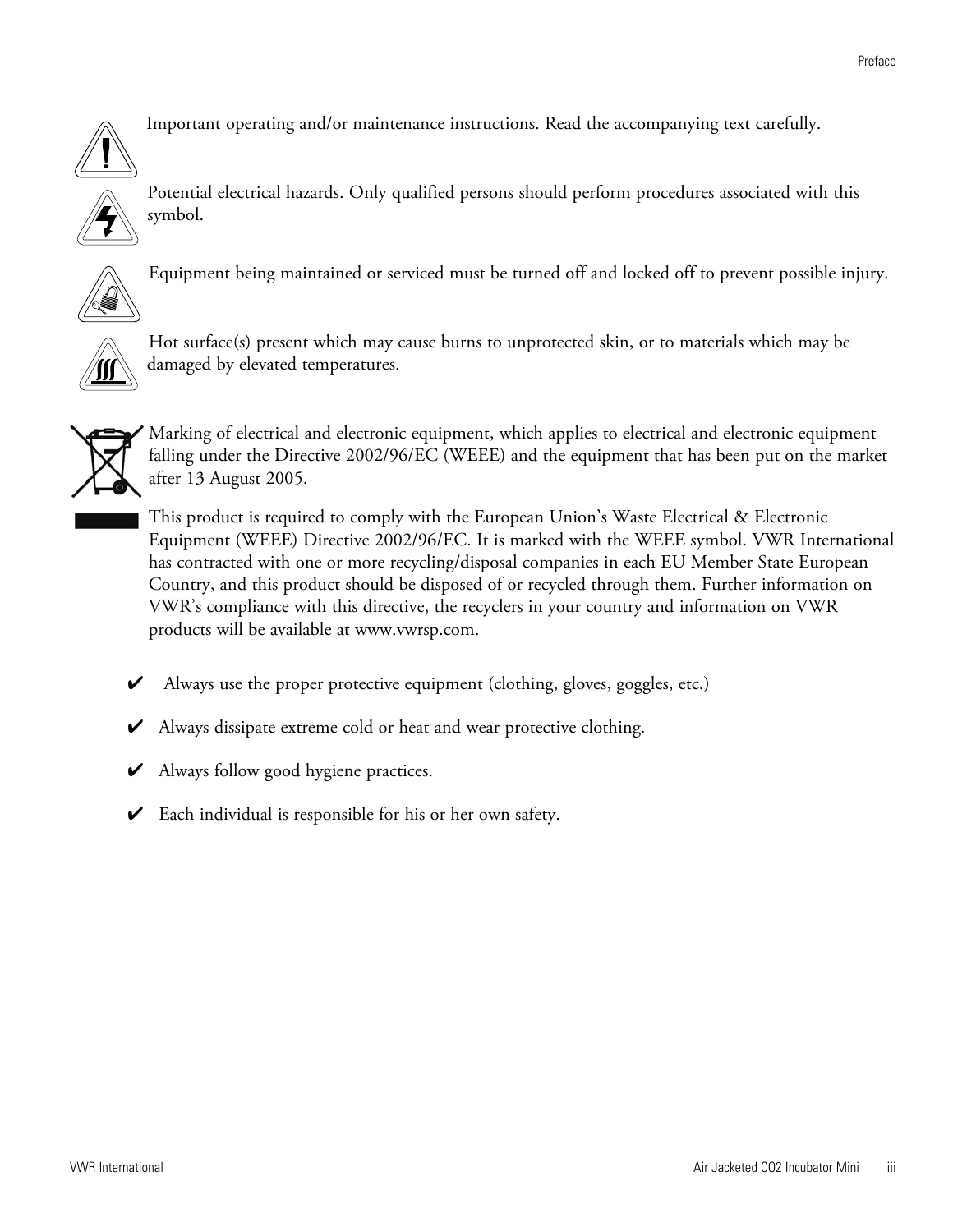#### **Do You Need Information or Assistance on VWR International Products?**

VWR can provide information on pricing and give you quotations. We can take your order and provide delivery information on major equipment items or make arrangements to have your local sales representative contact your. Our products are listed on the internet and we can be contacted through our Internet home page.

Visit VWR's website at vwr.com for:

- Complete technical service contact information
- Access to VWR's Online Catalogue, and information about accessories and related products
- Additional product information and special offers

For information or technical assistance, contact your local VWR representative, or visit vwr.com.

VWR can supply technical information about proper setup, operation or troubleshooting of your equipment. We can fill your needs for replacement parts or provide you with on-site service. We can also provide you with a quotation on our Extended Maintenance Program for your products.

Whatever VWR products you need or use, we will be happy to discuss your applications. If you are experiencing technical problems, working together, we will help you locate the problem and, chances are, correct it yourself...over the telephone without a service call.

When more extensive service is necessary, we will assist you with direct factory trained technicians or a qualified service organization for on-the-spot repair. If your service need is covered by the VWR International warranty, we will arrange for the unit to be repaired at our expense and to your satisfaction.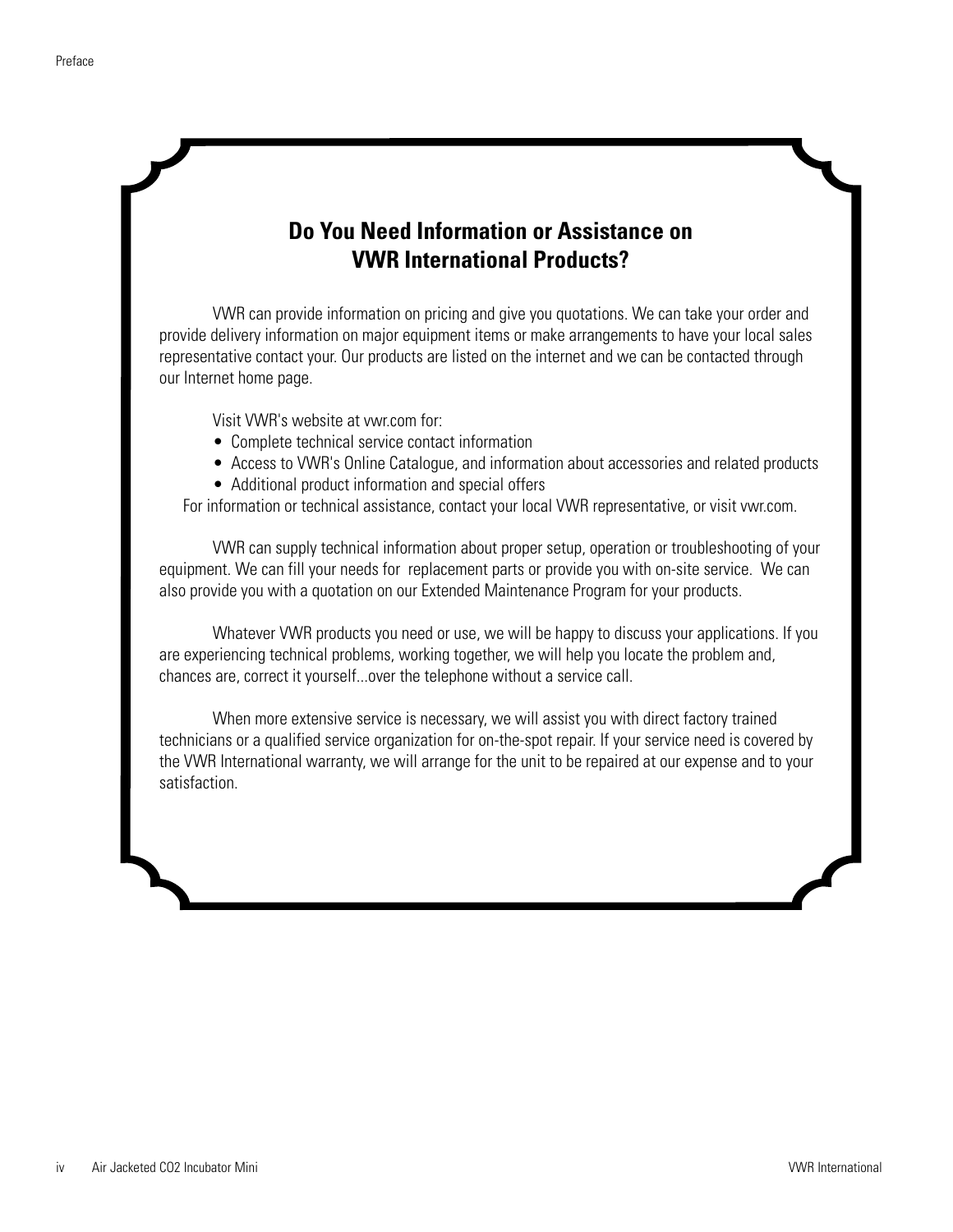# **Table of Contents**

| <b>Section 1</b> |  |
|------------------|--|
| <b>Section 2</b> |  |
| <b>Section 3</b> |  |
| <b>Section 4</b> |  |
|                  |  |
|                  |  |
|                  |  |
|                  |  |
|                  |  |
|                  |  |
|                  |  |
| <b>Section 5</b> |  |
|                  |  |
|                  |  |
|                  |  |
|                  |  |
| <b>Section 6</b> |  |
|                  |  |
|                  |  |
|                  |  |
|                  |  |
|                  |  |
|                  |  |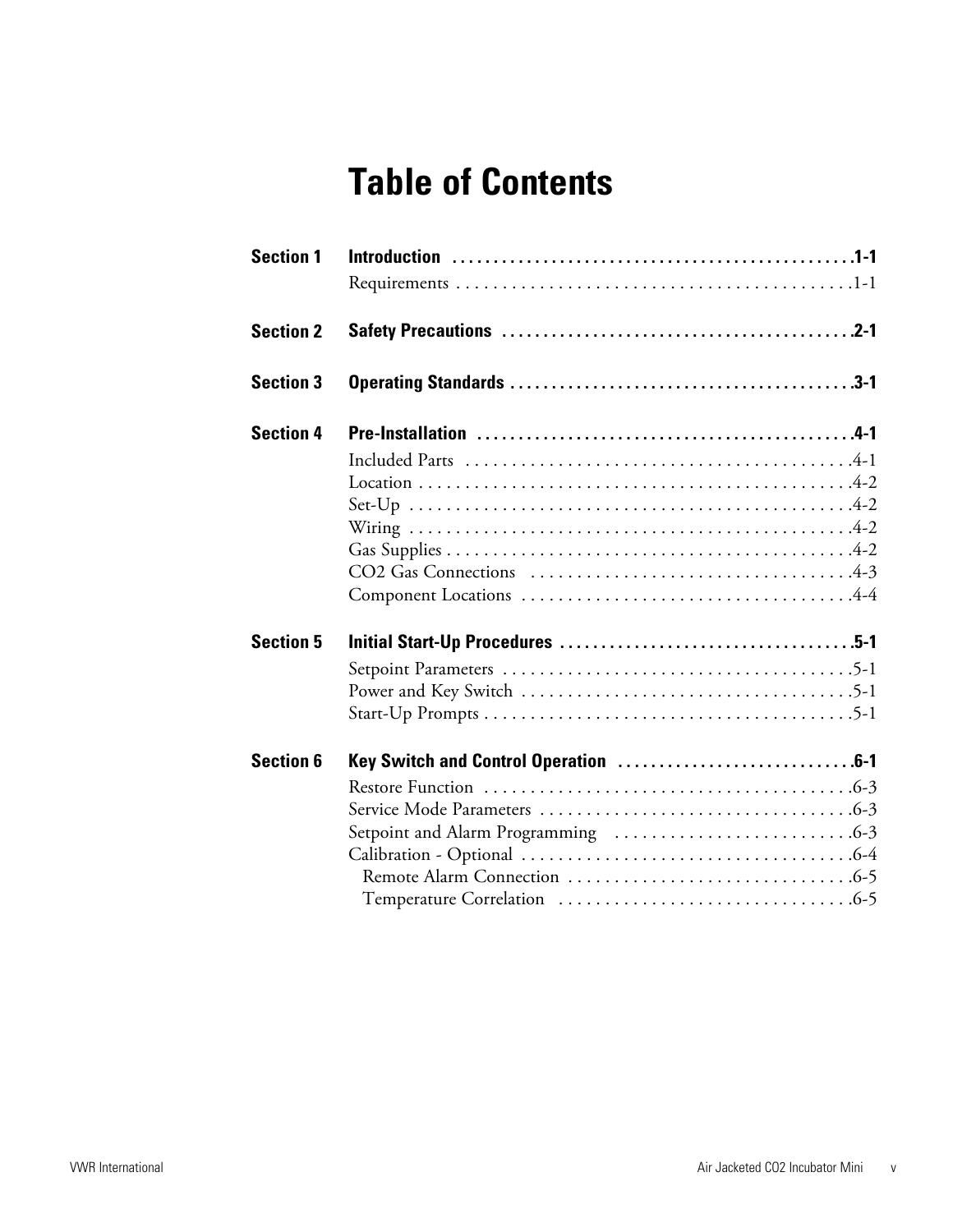| <b>Section 7</b>  |  |
|-------------------|--|
|                   |  |
|                   |  |
|                   |  |
|                   |  |
| <b>Section 8</b>  |  |
|                   |  |
|                   |  |
|                   |  |
|                   |  |
| <b>Section 9</b>  |  |
| <b>Section 10</b> |  |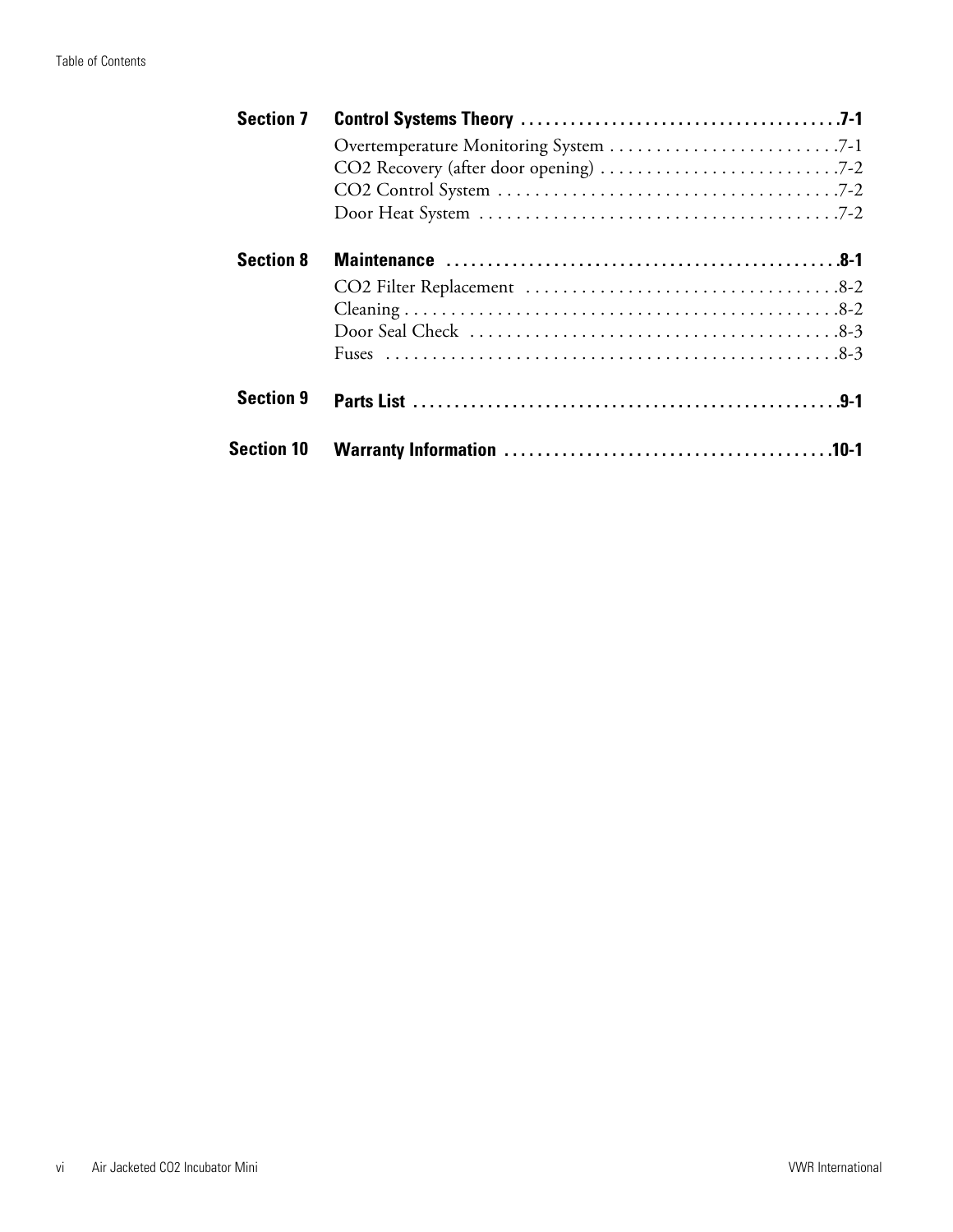## **Section 1 Introduction**

These incubators are designed to create a stable, reliable environment for cell culture applications. They operate at temperatures ranging from 5°C above ambient temperature to +60 $^{\circ}$ C, accurate to ±0.2 $^{\circ}$ C. The gas system controls within ±0.1% of measurable setpoint.

- Thermal conductivity sensor provides stable, automatic injection of CO2.
- Automatic Gas Shutoff control turns off the gas supply when the inner glass door is opened to prevent wasting the control gas.
- Alarms:
	- High and low level CO2 setpoint alarms, fixed at  $\pm 1\%$ .
	- High and low temperature alarms; high alarm can be set by user.
	- Battery Low alarm; control system has tested the alarm battery and determined that it should be replaced.

**Caution** The function of the alarm battery is to operate the display and alarm system ONLY, during a power loss with the key switch in the On or Alarm position. THis battery suystem will not power the heaters, fan motor, or gas control system. Only qualified service technicians should replace this battery. Replacement instructions and batteries are available from VWR International.  $\triangle$ 

- **Requirements** • A high quality two-stage, low pressure 15 psig (1.056 kg/cm2) pressure regulator is required for proper operation of the CO2 gas supply.
	- In-line gas supply filters must be used on the CO2 supply to prevent damage to the solenoid valve(s):
		- Type: Microbiological
		- Specification: 0.3 micron
		- Location: rear of unit
	- CO2 used in the incubator must be at least 99.9% pure.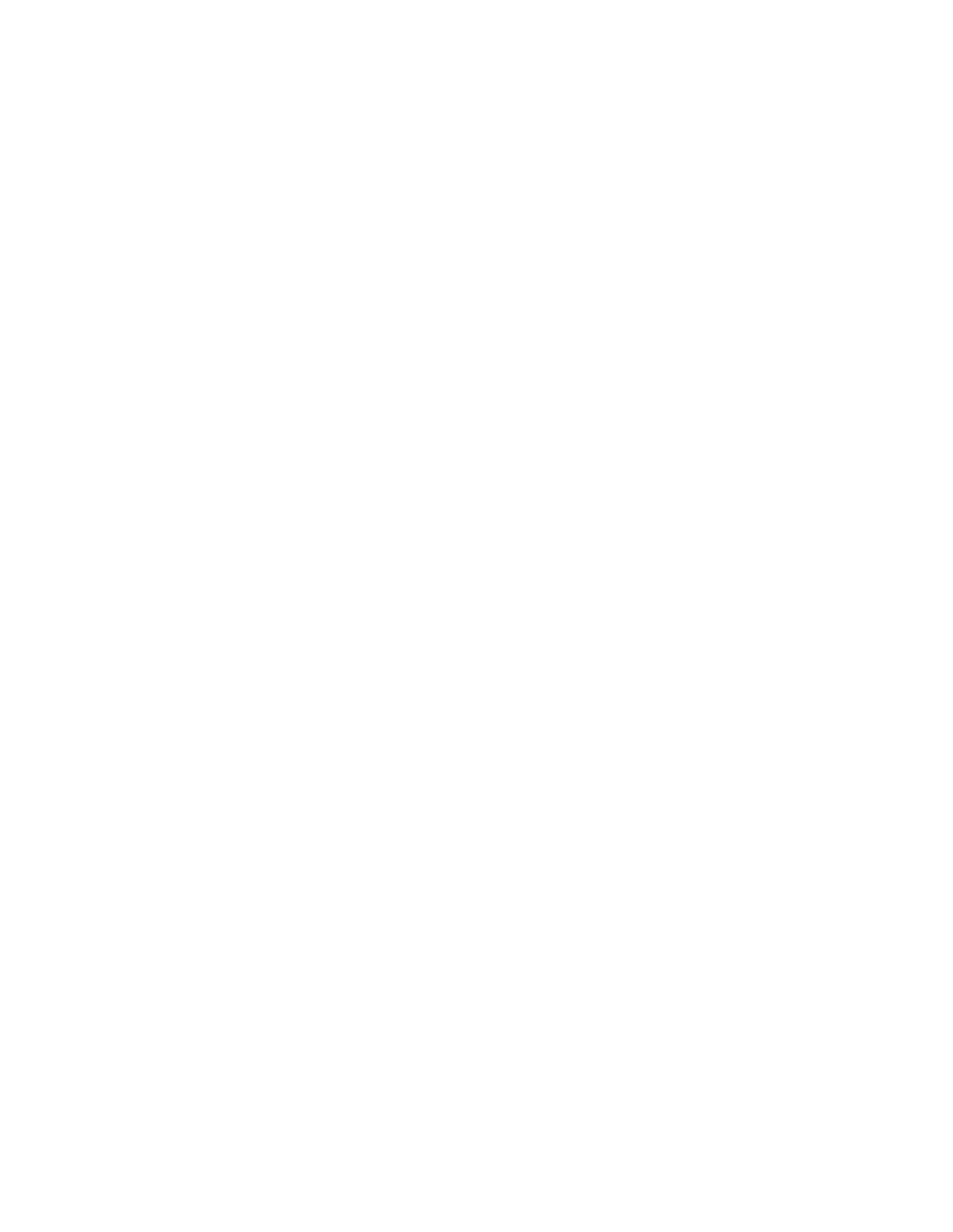# **Section 2 Safety Precautions**

In this manual and on labels attached to this product, the words WARNING and CAUTION mean the following:

- WARNING: a potentially hazardous situation which, if not avoided, could result in serious injury or death.
- CAUTION: a potentially hazardous situation which, if not avoided, may result in minor or moderate injury or damage to the equipment.

The following symbols are used in caution, warning and informational labels attached to the incubator:



**Figure 2-1.** Symbols Used in Labels on Incubator

Before installing, using or maintaining this product, please be sure to read this manual and product warning labels carefully. Failure to follow these instructions may cause this product to malfunction, which could result in injury or damage.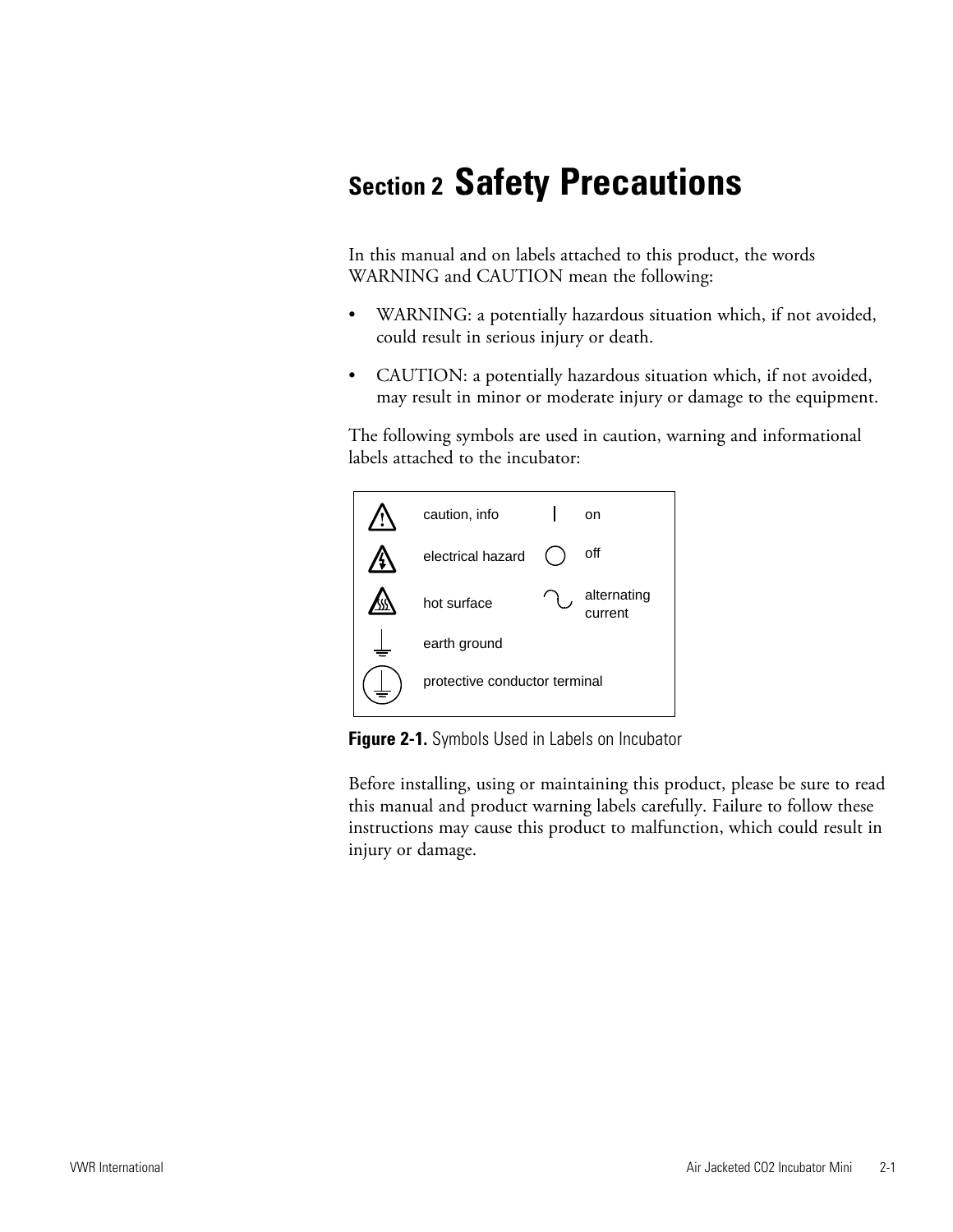Below are important safety precautions that apply to this product:

- Use this product only in the way described in the product literature and in this manual. Before using it, verify that this product is suitable for its intended use.
- Do not modify system components, especially the controller. Use OEM exact replacement equipment or parts. Before use, confirm that the product has not been altered in any way.
- Disconnect the unit from all power sources before cleaning, troubleshooting, or performing other maintenance on the product or its controls. To disconnect power supply to the incubator, unplug the supply cord at the back of the incubator. Note that turning the key switch on the front control panel to the Off position is not sufficient to disconnect power.

**Warning** The user is responsible for carrying out appropriate decontamination procedures when hazardous materials are spilled on or inside the incubator.  $\blacktriangle$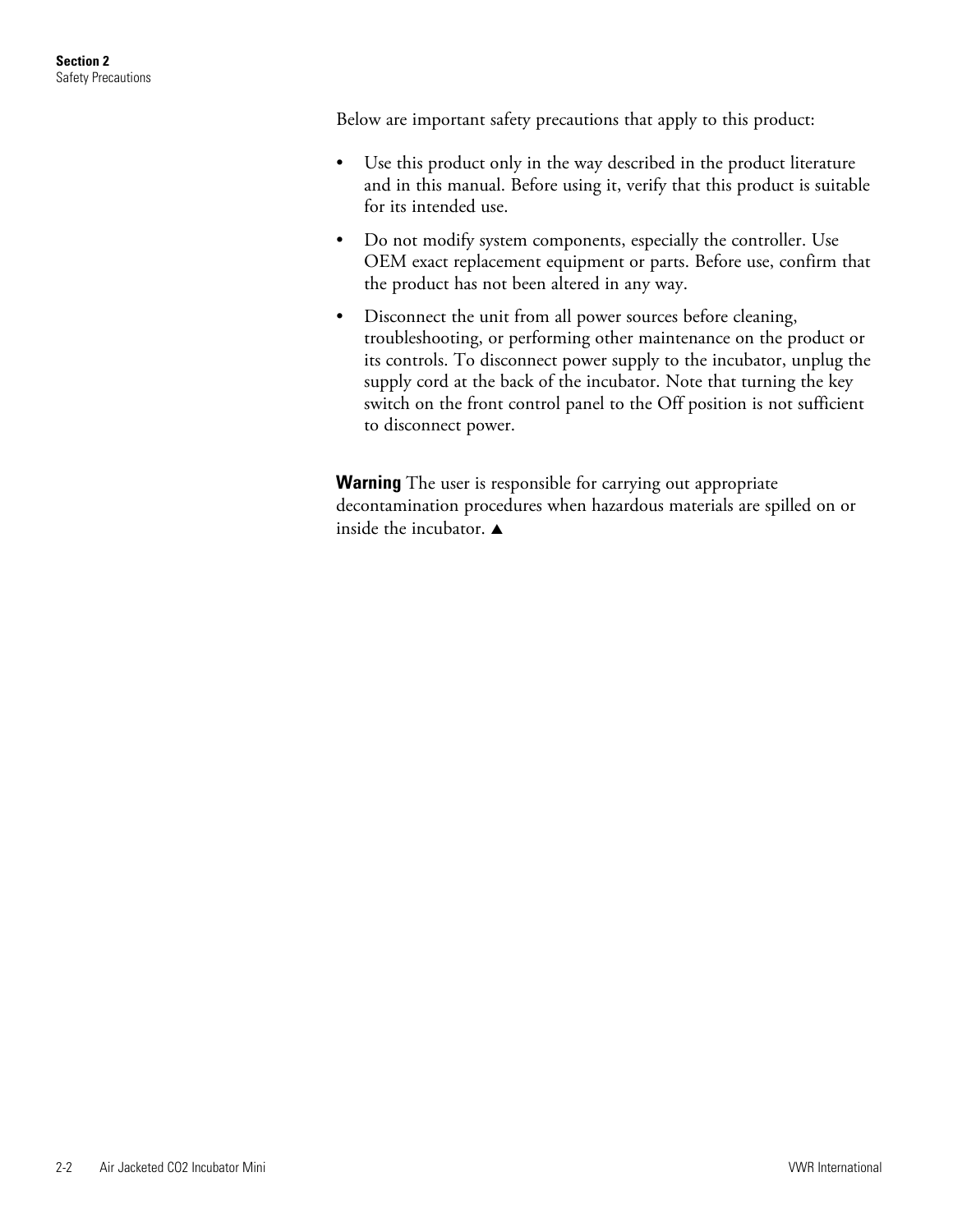# **Section 3 Operating Standards**

The incubators described in this manual are classified for use as stationary equipment in a Pollution Degree 2 and Overvoltage Category II environment, according to the UL3101-1 and IEC 664 standards.

These units are designed to operate under the following environmental conditions:

- Indoor use
- Altitude up to 2000m
- Maximum relative humidity 80% for temperatures up to 31°C
- Main supply voltage fluctuations not to exceed 10% of the nominal voltage.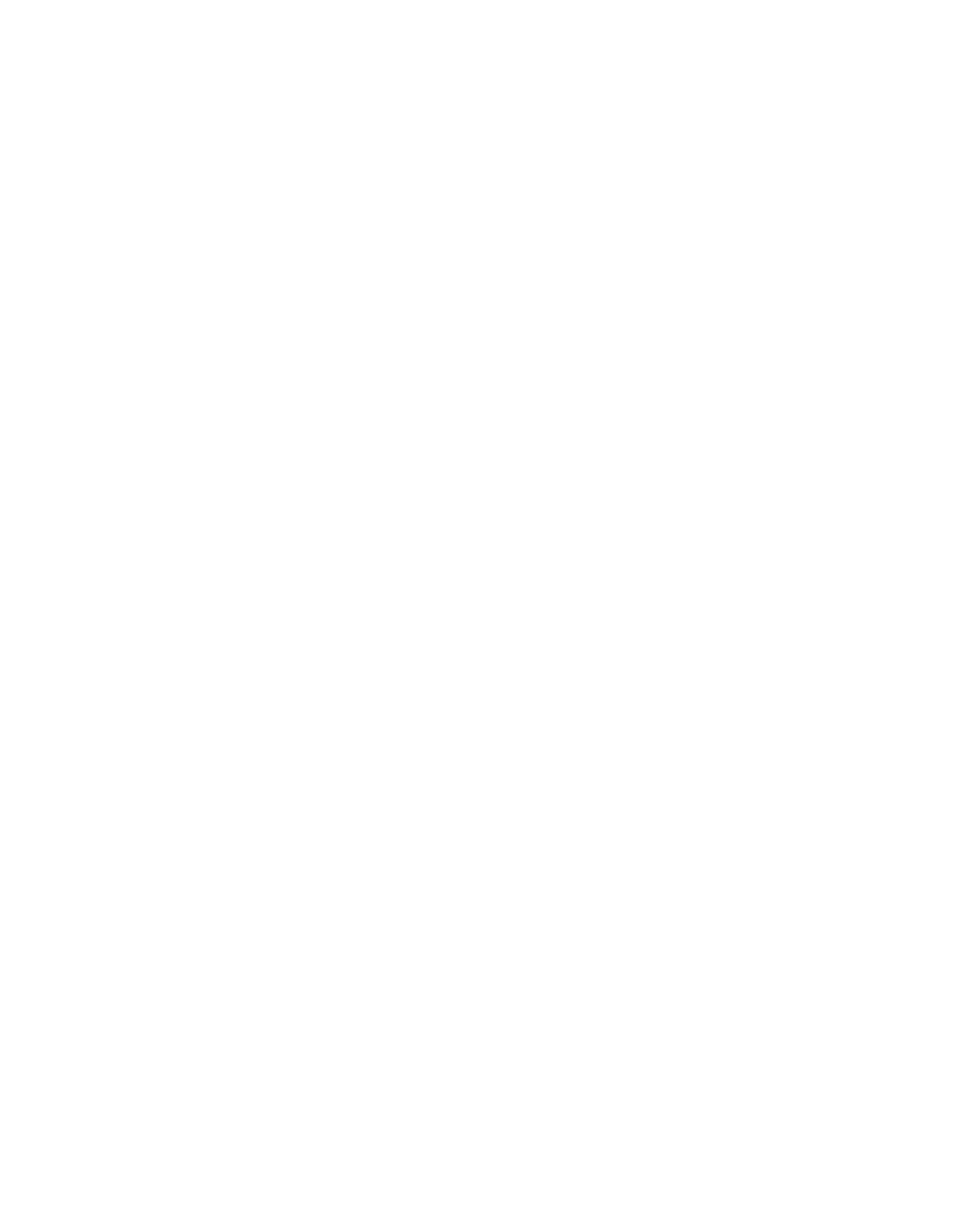## **Section 4 Pre-Installation**

At delivery, examine the exterior for physical damage while the carrier's representative is present. If exterior damage is present, carefully unpack and inspect the unit and all accessories for damage. If there is no exterior damage, unpack and inspect the equipment within five days of delivery. If you find any damage, keep the packing materials and immediately report the damage to the carrier. Do not return goods to the manufacturer without written authorization. When submitting a claim for shipping damage, request that the carrier inspect the shipping container and equipment.

### **Included Parts**

The following items are packaged and shipped inside the incubator chamber:

- This manual
- Shelves and shelf brackets
- 1/4 in. (6.35mm) ID clear tubing for the gas connection
- Cordset
- 5" round humidity pan
- Additional CO<sub>2</sub> sensor gasket
- CO2 disposable filter 99.97



**Figure 4-1.** Included Components (shelves and brackets not shown)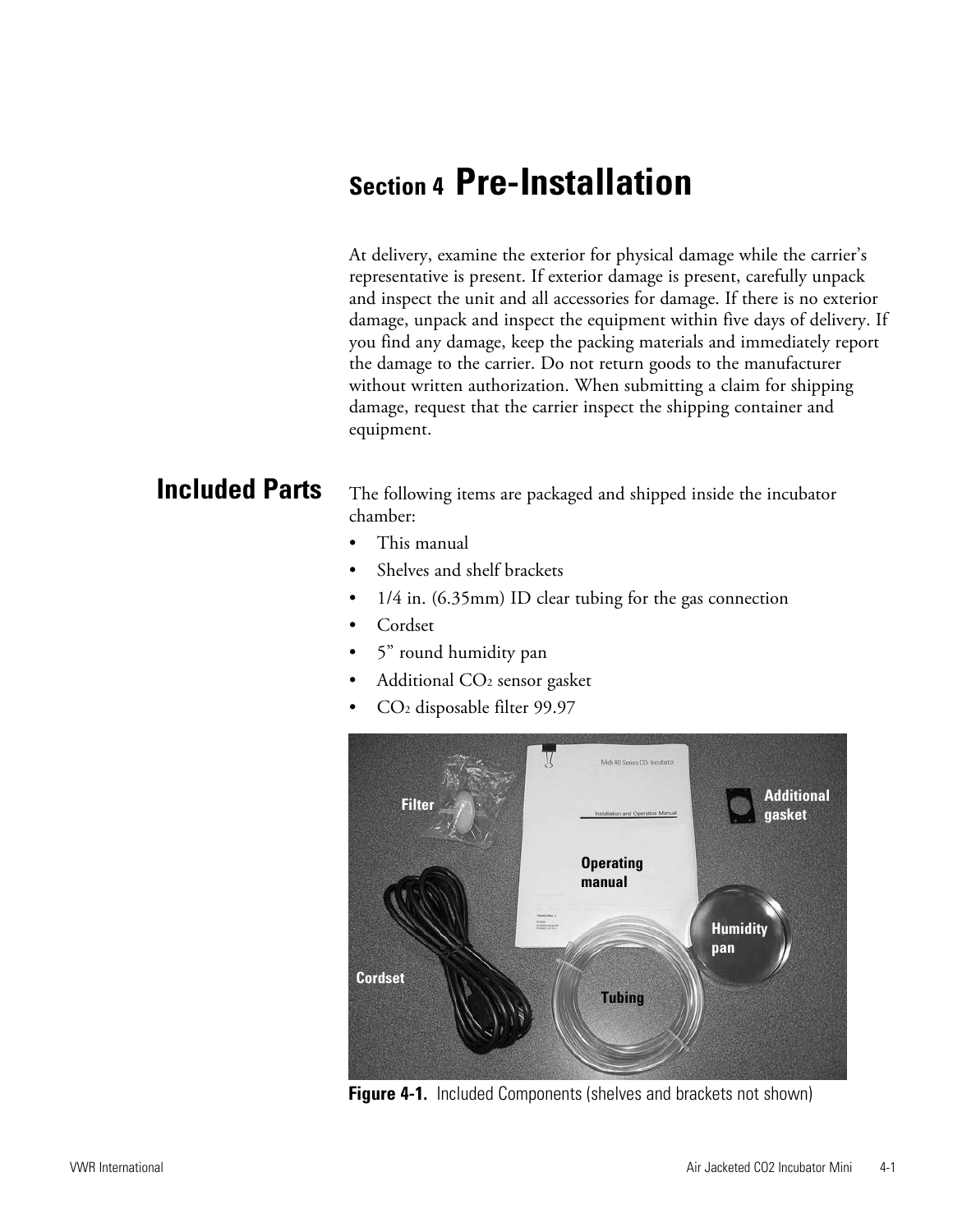| <b>Set-Up</b>       | Remove shelves from the inside of the incubator and clean the chamber.<br>Shelves and brackets can be autoclaved.                                                                                                                                                                                                                            |
|---------------------|----------------------------------------------------------------------------------------------------------------------------------------------------------------------------------------------------------------------------------------------------------------------------------------------------------------------------------------------|
| <b>Location</b>     | Install the unit in a level area free from vibration with a minimum of three<br>inches (7.6 cm) of space on the sides and rear, and 12 inches (30.5 cm) at<br>the top. The floor must be able to support 40 PSI (single chamber<br>incubator) or 75 PSI (stack of two incubators with addition of stacking<br>hardware kit).                 |
|                     | Be sure to position the incubator so that the power cord (mains disconnect)<br>is easily accessible to disconnect power.                                                                                                                                                                                                                     |
|                     | Do not position the equipment in direct sunlight or near any $HVAC$<br><i>duct/diffusers</i> . The ambient temperature range at the work location must<br>be 59 to 90°F (15 to 32°C).                                                                                                                                                        |
| <b>Gas Supplies</b> | Verify that the incubator gas supplies are available near the installation<br>area: CO2 for all incubators, O2 and N2 for tri-gas models. The required<br>gas supply pressure is 15 PSI, controlled by a high-quality, two-stage<br>regulator suitable for each connected input gas.                                                         |
|                     | <b>Warning</b> Do not connect the gas at this time. $\triangle$                                                                                                                                                                                                                                                                              |
| Wiring              | <b>Caution</b> Connect the equipment to the correct power source. Be sure to<br>operate the incubator at the voltage specified on the dataplate. Incorrect<br>voltage can result in severe damage to the equipment. $\blacktriangle$                                                                                                         |
|                     | <b>Warning</b> For personal safety and trouble-free operation, this unit must be<br>properly grounded before it is used. Failure to ground the equipment may<br>cause personal injury or damage to the equipment. Always conform to the<br>National Electrical Code and local codes. Do not connect the unit to<br>overloaded power lines. ▲ |
|                     | Supply voltage for the incubators described in this manual is 115VAC,<br>single-phase, 60Hz, 3A.                                                                                                                                                                                                                                             |
|                     | Be sure to check your dataplate to verify the correct voltage for your unit.                                                                                                                                                                                                                                                                 |
|                     | Always connect the unit to a dedicated (separate) circuit. Do not exceed<br>the electrical and temperature ratings printed on the dataplate located near<br>the upper hinge of the unit. Electrical codes require fuse or circuit breaker<br>protection for branch circuit conductors. Use time delay fuses for #12<br>AWG circuits.         |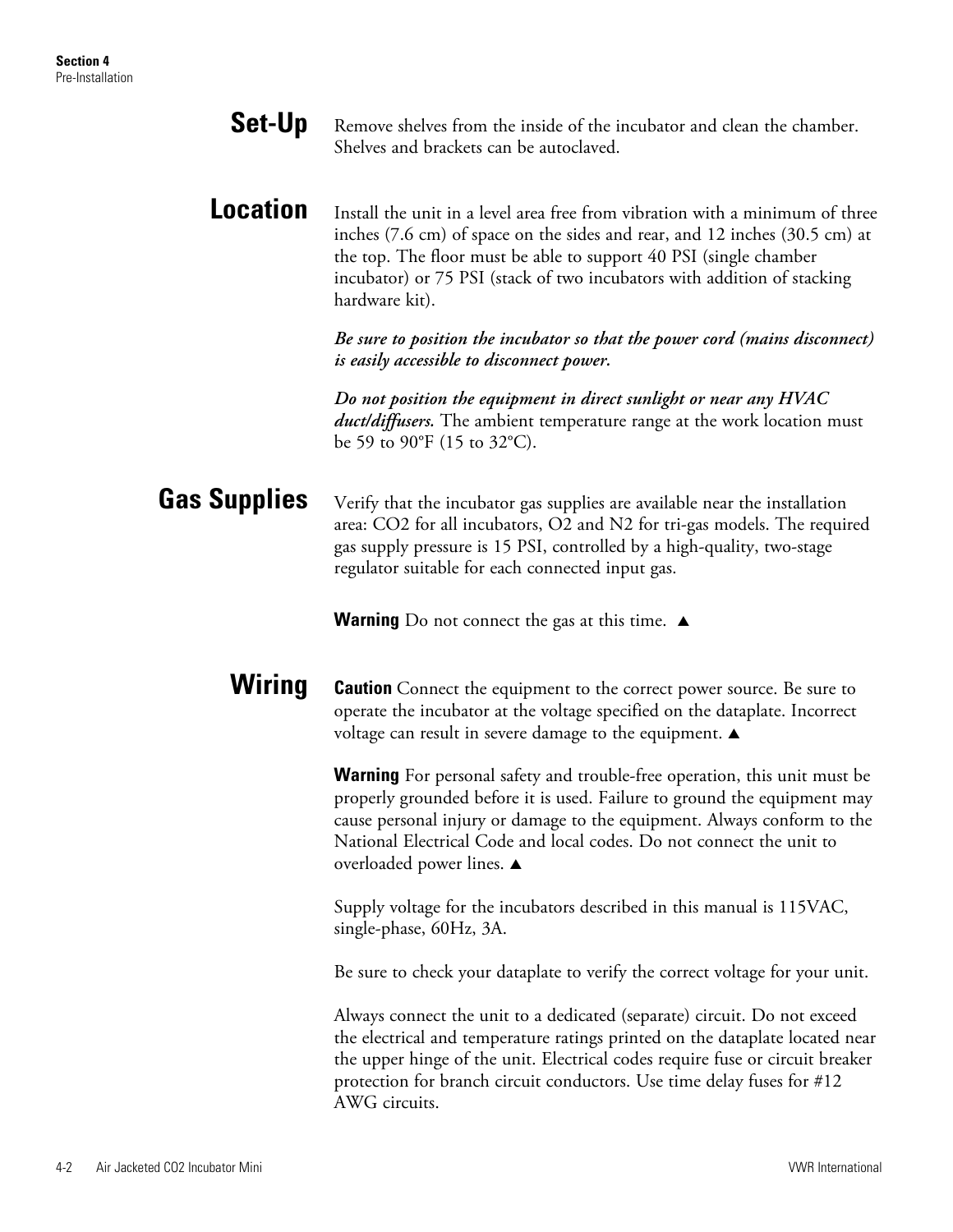### **CO2 Gas Connections**

 $CO<sub>2</sub>$  gas connection(s) is located at the rear of the unit.

**Note** The required gas supply pressure is 15 PSI. Make sure the supply is available in the installation area.  $\triangle$ 

To install the CO<sub>2</sub> connections, complete the following steps:

- 1. Locate the included 1/4 in. (6.35mm) interior diameter tubing.
- 2. Cut a small length (approximately 6 in.) from the roll of 1/4 in. ID tubing.
- 3. Pull the cap off the gas connection port at the rear of the incubator and attach one end of the tubing to the gas connection port.
- 4. Connect the opposite end of the tubing to a high-quality input gas filter (0.3 micron supplied). Note that the side of the filter marked "IN" faces the incoming gas connection, not the back of the incubator (refer to Figure 1-2).



**Figure 1-2.** CO2 Gas Connections

5. Use the remaining 1/4 in. ID tubing to connect the input gas to the gas filter. Keep the tubing length as short as possible to minimize the pressure drop.

**Caution** DO NOT turn on the gas supply at this time.  $\triangle$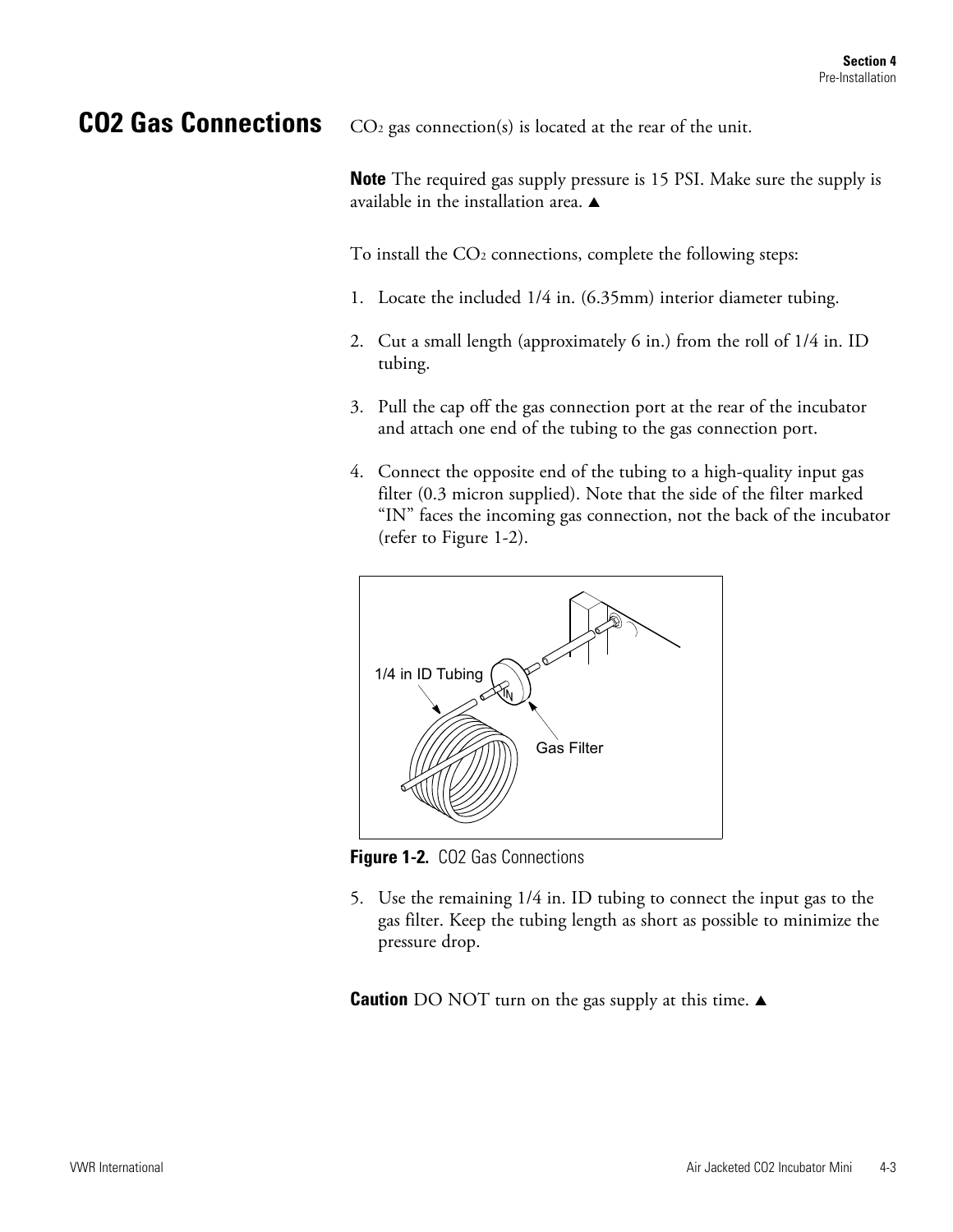**Section 4** Pre-Installation

## **Component Locations**







| of unit               | <b>WARNING!</b> For continued<br>protection against risk of fire,<br>replace only with time-lag (T)<br>fuses rated at 6A 250 VAC. |  |
|-----------------------|-----------------------------------------------------------------------------------------------------------------------------------|--|
|                       | <b>WARNING!</b> For continued<br>protection against electrical<br>shock, make sure this unit is<br>properly grounded.             |  |
|                       | <b>CAUTION!</b> Check<br>dataplate for proper voltage<br>requirements before<br>connection to power.                              |  |
| <b>Power</b><br>inlet |                                                                                                                                   |  |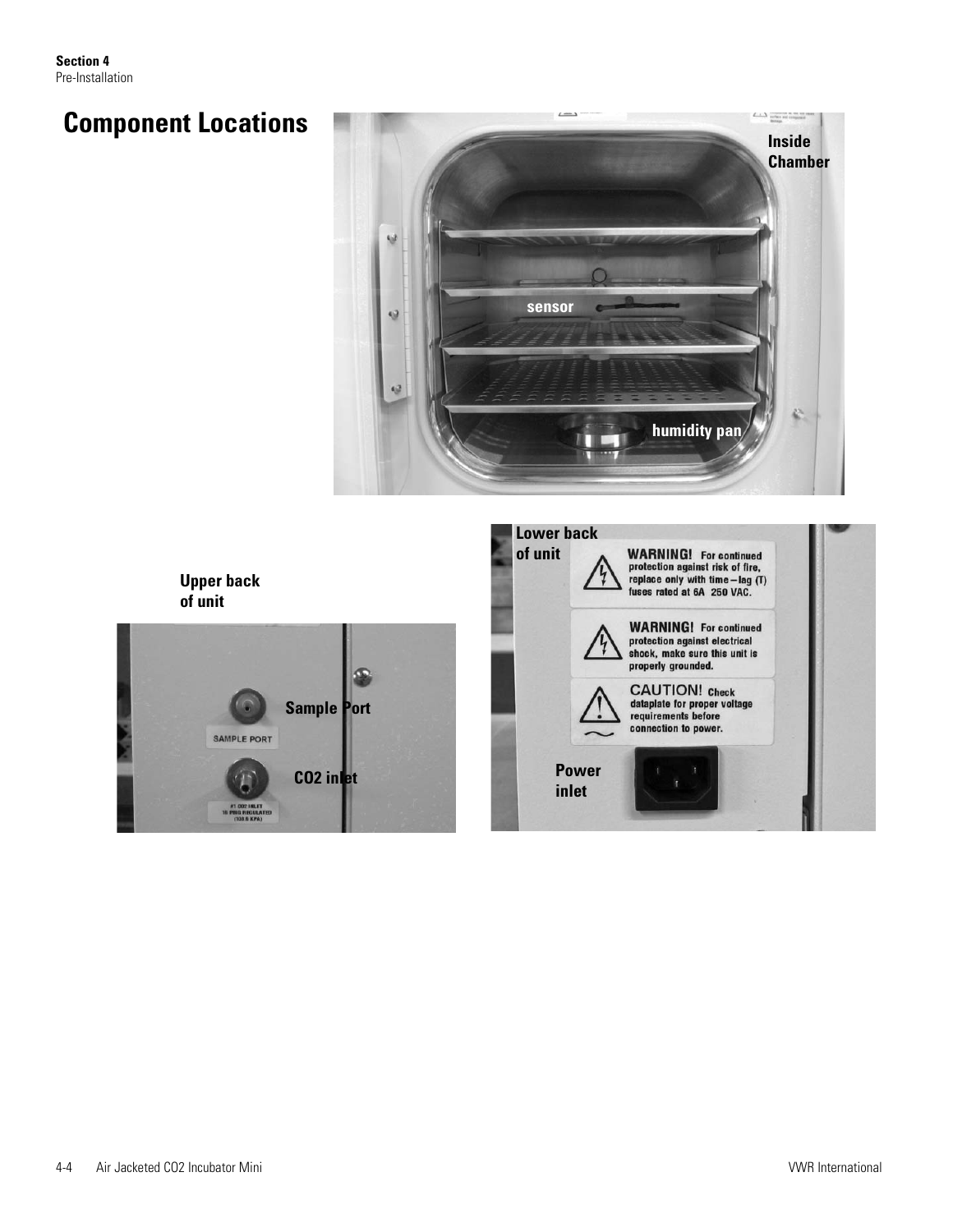# **Section 5 Initial Start-Up Procedures**

#### **Start-Up Prompts**

On first start-up of the incubator, the control display will go through several prompts to guide you through the entire set-up process, from leveling the incubator to adjusting the operating parameters.

During normal operation, the control panel display looks like Figure 5-1. The next section explains all the control functions available during normal operation. On initial start-up, however, a series of prompts displays. This section explains the start-up prompts and the procedures to follow.

### **Power and Key Switch**

Turn on the power switch on the rear of the unit, then turn the key switch (shown in Figure 5-1) to the "I" position. Press and hold the up arrow button to initiate the special start-up prompts. If a temperature displays instead of a start-up prompt, the up arrow button hasn't been held long enough. Turn the key switch back to "O" and try again.

#### **Setpoint Parameters**

A prompt displays to accept or adjust the values of several operating parameters. In each case, press the up or down arrow buttons (increase or decrease) to change a displayed value. Press Mode when the displayed value is the one desired. The modifiable value is always the one flashing.

O I

key switch

TEMP (C)

37.0

CO2 (%)

5.0



If a displayed parameter is not adjusted and 60 seconds elapse, the software registers the existing default value and moves to the next parameter.

If no changes are needed to the factory-set defaults, press Mode repeatedly until the end of the prompts.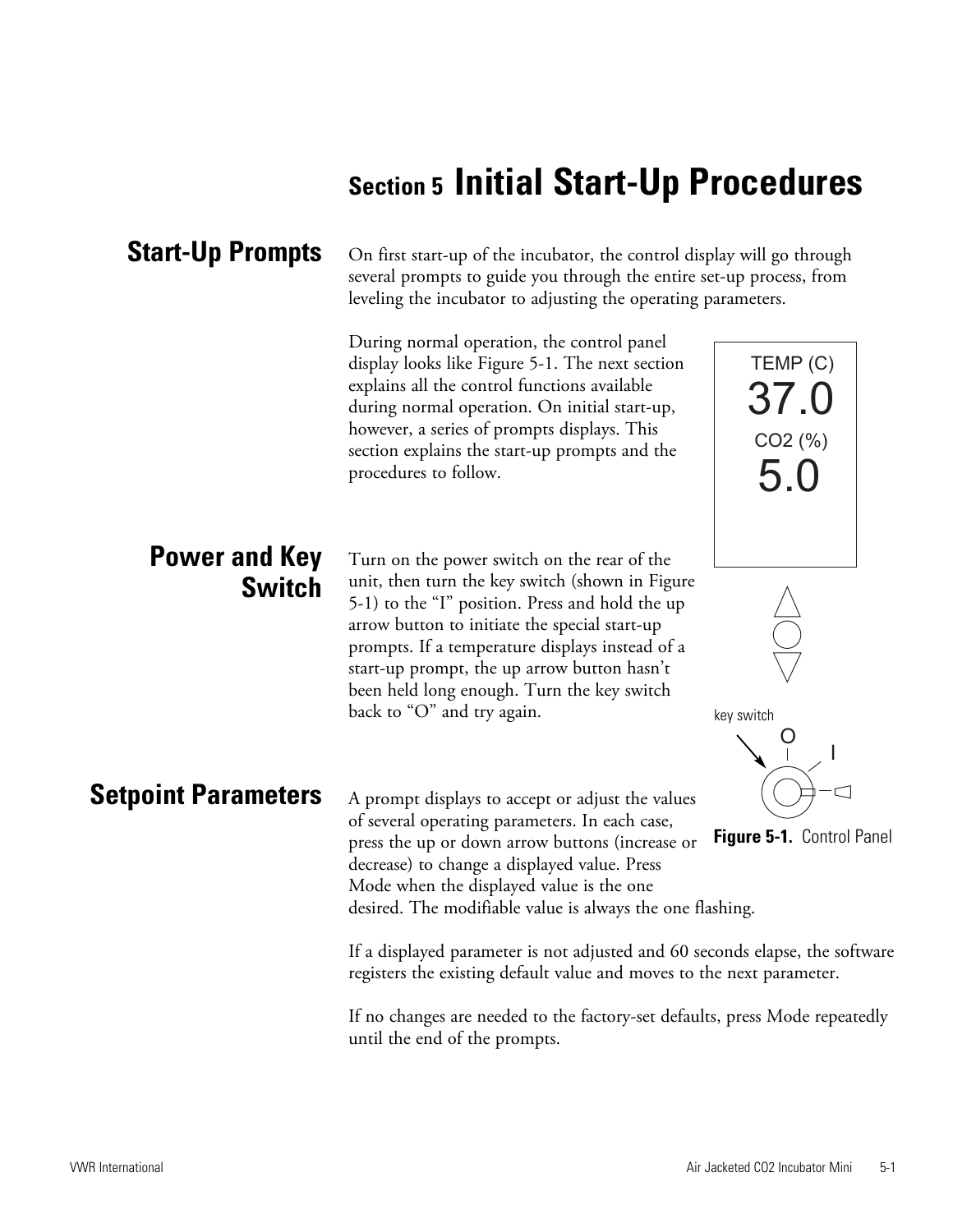### **Setpoint Parameters (continued)**

The adjustable parameters are:

- Temperature (default 37°C)
- Warm alarm (default 40°C; cannot deviate from the temperature setpoint by less than 0.3°C)
- Cold alarm (default 34°C; cannot deviate from the temperature setpoint by less than 0.3°C)
- CO2 (default 5%)
- High CO2 alarm (default 6%; cannot deviate from the CO2 setpoint by less than 1%)
- Low CO2 alarm (default 4%; cannot deviate from the CO2 setpoint by less than 1%)

When parameter adjustments are complete, the screen returns to the normal display (Figure 5-1). An additional message indicates that the stabilization period has begun.

*During this initial stabilization period, leave the door closed.*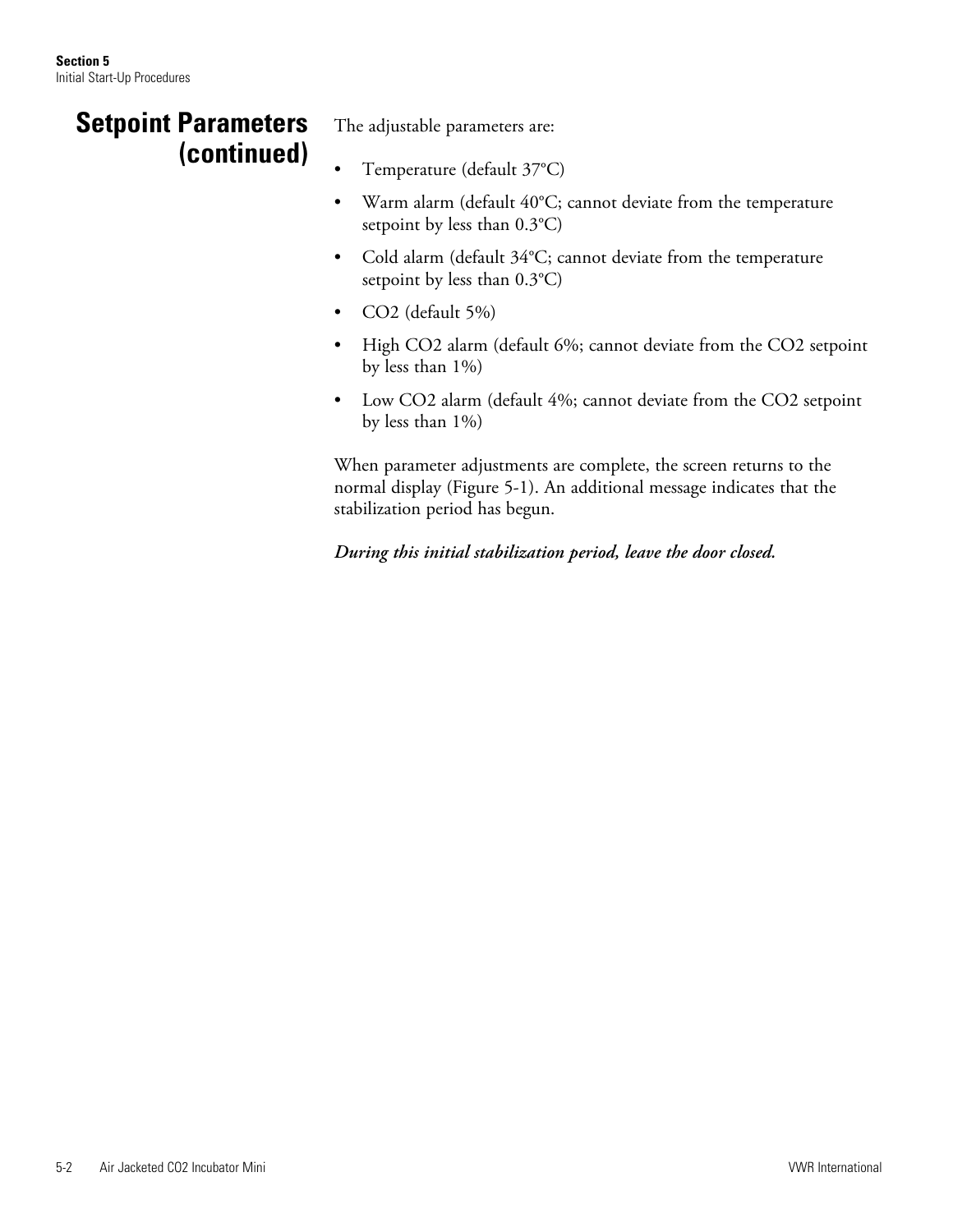## **Section 6 Key Switch and Control Operation**

To operate the incubator with alarms activated, be sure to turn the key switch all the way to the rightmost position (as shown in Figure 6-1). To avoid nuisance alarms, work with the key switch in the "I" position during the set-up procedures described in Section 5.

The control panel is located on the front of your incubator.



**Figure 6-1.** Key Switch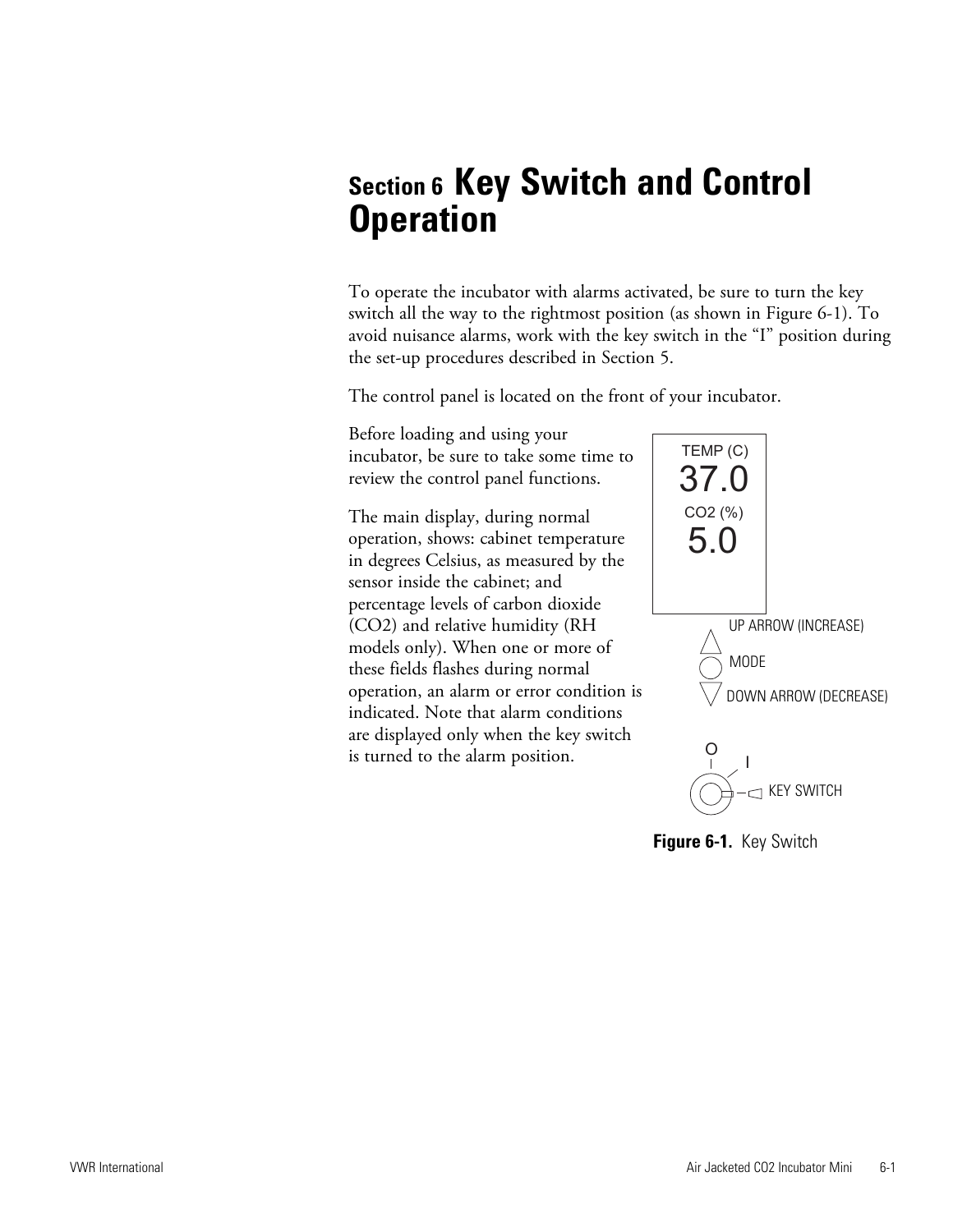In programming mode (described in detail in Table 6-1) the main display changes to show the setpoint being viewed and related alarm setpoints. For example (Figure 6-2):

The first value displayed is the temperature setpoint; the next two values are the high temp alarm and low temp alarm setpoints. The flashing value is one that can be changed, using the up and down arrow buttons.

|                   |  | Set Temp SETPOINT: |
|-------------------|--|--------------------|
| 37.0C 40.2C 33.8C |  |                    |

**Figure 6-2.** Programming Mode

The up and down arrow buttons are used to change setpoint values in programming mode and for various display functions.

The Mode pushbutton is used: to silence an audible alarm; to enter programming and service modes; and in combination with the other buttons for various display functions.

For full descriptions of display, programming, and service functions, refer to Tables 6-1, 6-2, and 6-3.

|  | Table 6-1. Control Panel Display |
|--|----------------------------------|
|--|----------------------------------|

| <b>Function</b>  | Meaning                                                         | Sequence                                         | Display                                                                            |
|------------------|-----------------------------------------------------------------|--------------------------------------------------|------------------------------------------------------------------------------------|
| Normal operation | Default display while incubator is running                      |                                                  | Display shows cabinet temperature, CO2, Relative<br>Humidity.                      |
| Cold excursion   | Show coldest cabinet temperature since<br>last startup or reset | Press $\nabla$                                   | Display shows cold excursion while button is pressed.                              |
| Warm excursion   | Show warmest cabinet temperature since<br>last startup or reset | Press $\triangle$                                | Display shows warm excursion while button is pressed.                              |
| Mode             | Silence audible alarm                                           | Press Mode                                       | Display shows current values, alarm or error field<br>continues to flash.          |
| Reset            | Return to default display after<br>excursion or alarm condition | Press $\triangle$ and $\nabla$<br>simultaneously | Excursion values are reset; display shows current values.<br>Display flashes twice |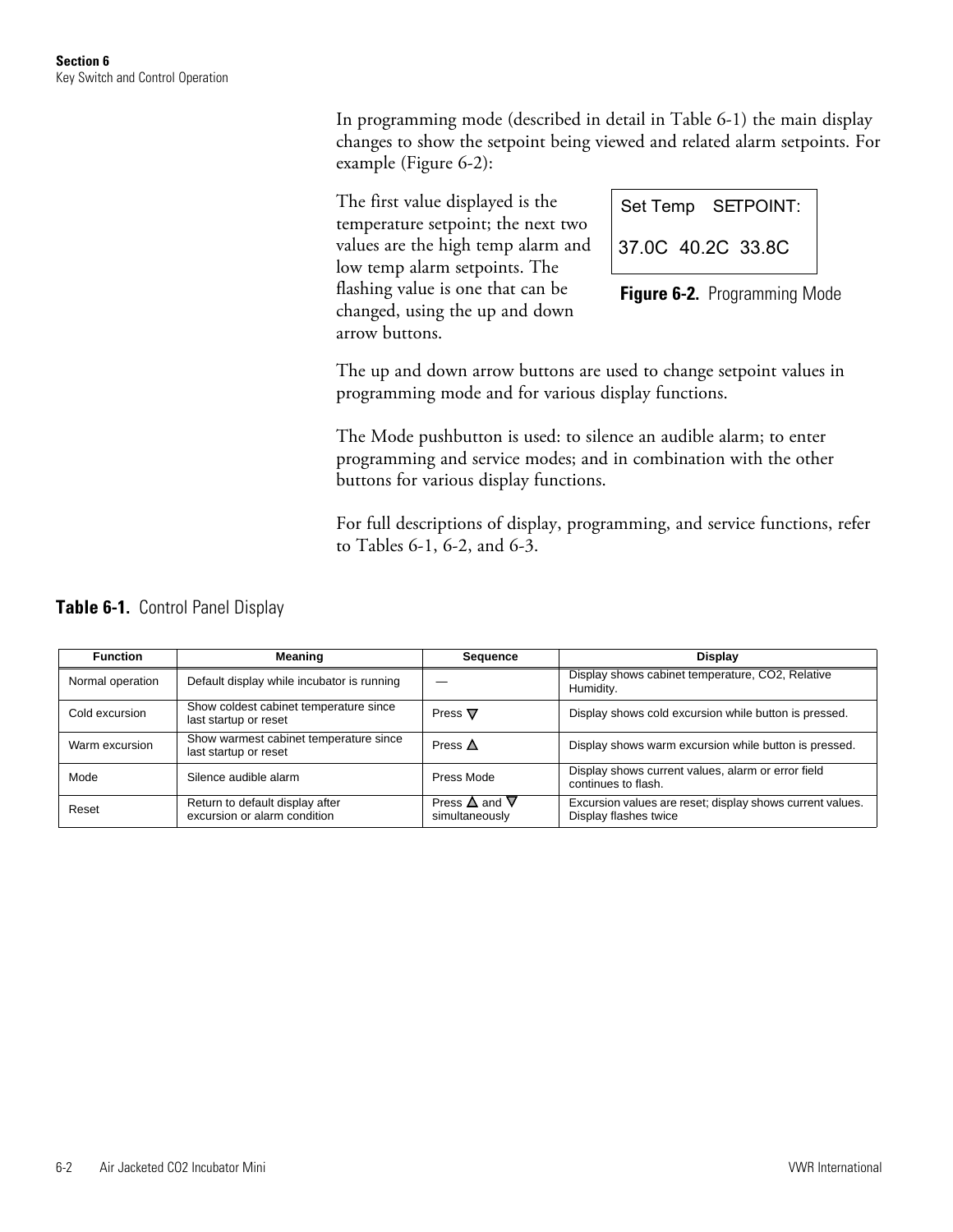### **Setpoint and Alarm Programming**

To enter Program mode, press and hold the MODE button until the display indicates it is changing to Program mode. Press Mode repeatedly to scroll through the available functions. Exit Program mode by scrolling through all available functions and parameters using the Mode button, or the display will automatically return to normal operating mode 30 seconds after the last key entry.

|  | Table 6-2. Setpoint and Alarm Programming Functions |  |
|--|-----------------------------------------------------|--|
|  |                                                     |  |

| <b>Function</b>                  | <b>Programming Sequence</b>                                                                                                                                                                                                                                                                                  |
|----------------------------------|--------------------------------------------------------------------------------------------------------------------------------------------------------------------------------------------------------------------------------------------------------------------------------------------------------------|
| Adjust temperature setpoint      | Enter programming mode by pressing Mode and holding for 5 seconds. On release, the current temperature<br>setpoint value flashes in the display; use $\nabla$ and $\Delta$ to adjust it.                                                                                                                     |
| Adjust warm alarm setpoint       | Press Mode again. The current warm alarm setpoint value then flashes in the display; use $\nabla$ and $\Delta$ to adjust it.<br>There is a minimum deviation of 0.3º C between each alarm setpoint and the temperature setpoint.                                                                             |
| Adjust cold alarm setpoint       | Press Mode again. The current cold alarm setpoint value then flashes in the display; use $\nabla$ and $\Delta$ to adjust it.<br>There is a minimum deviation of 0.3° C between each alarm setpoint and the temperature setpoint.                                                                             |
| Adjust CO <sub>2</sub> setpoint  | Press Mode again. The display changes to display $CO2$ setpoint and high and low $CO2$ alarm setpoints, with the<br>operating CO <sub>2</sub> setpoint flashing. Use $\nabla$ and $\Delta$ to adjust it. There is a minimum deviation of 1% between each<br>alarm setpoint and the operating $CO2$ setpoint. |
| Adjust $CO2$ high alarm setpoint | Press Mode again. The current high CO <sub>2</sub> alarm setpoint then flashes; Use $\nabla$ and $\Delta$ to adjust it. There is a<br>minimum deviation of 1% between each alarm setpoint and the operating $CO2$ setpoint.                                                                                  |
| Adjust $CO2$ low alarm setpoint  | Press Mode again. The current high CO <sub>2</sub> low setpoint then flashes; Use $\nabla$ and $\Delta$ to adjust it. There is a minimum<br>deviation of 1% between each alarm setpoint and the operating CO <sub>2</sub> setpoint.                                                                          |
| Set Temp offset                  | Press Mode again. The display changes to display temperature offset (for calibration purposes). Use $\nabla$ and $\Delta$ to<br>adjust it.                                                                                                                                                                   |
| Set $CO2$ offset                 | Press Mode again. The display changes to display CO <sub>2</sub> offset (for calibration purposes). Use $\nabla$ and $\Delta$ to adjust it.                                                                                                                                                                  |

## **Service Mode Parameters**

Service mode can be entered from Program mode by pressing Mode and holding for 5 seconds.Pressing Mode repeatedly scrolls through the available functions. For any modifiable parameter, the up and down arrow buttons can be used to adjust the value. The display automatically returns to normal operating mode 30 seconds after the last key entry, or after scrolling through all available functions and parameters.

**Table 6-3.** Service Parameters

| <b>Parameter</b> | <b>Notes</b>                          |
|------------------|---------------------------------------|
| SN               | Serial number.                        |
| Check Sum        | Checksum to identify firmware version |
| PWM Info         | CO2 sensor and excursion information  |

## **Restore Function**

When the incubator is first powered up, all factory-set program parameter defaults can be restored as follows:

**Table 6-4.** Restore Defaults

| Function                 | Sequence                                                          | <b>Notes</b>                                                      |
|--------------------------|-------------------------------------------------------------------|-------------------------------------------------------------------|
| Restore program defaults | Press $\triangle$ and<br>simultaneouslv.<br>hold for five seconds | Restores original (factory-set) values of all program parameters. |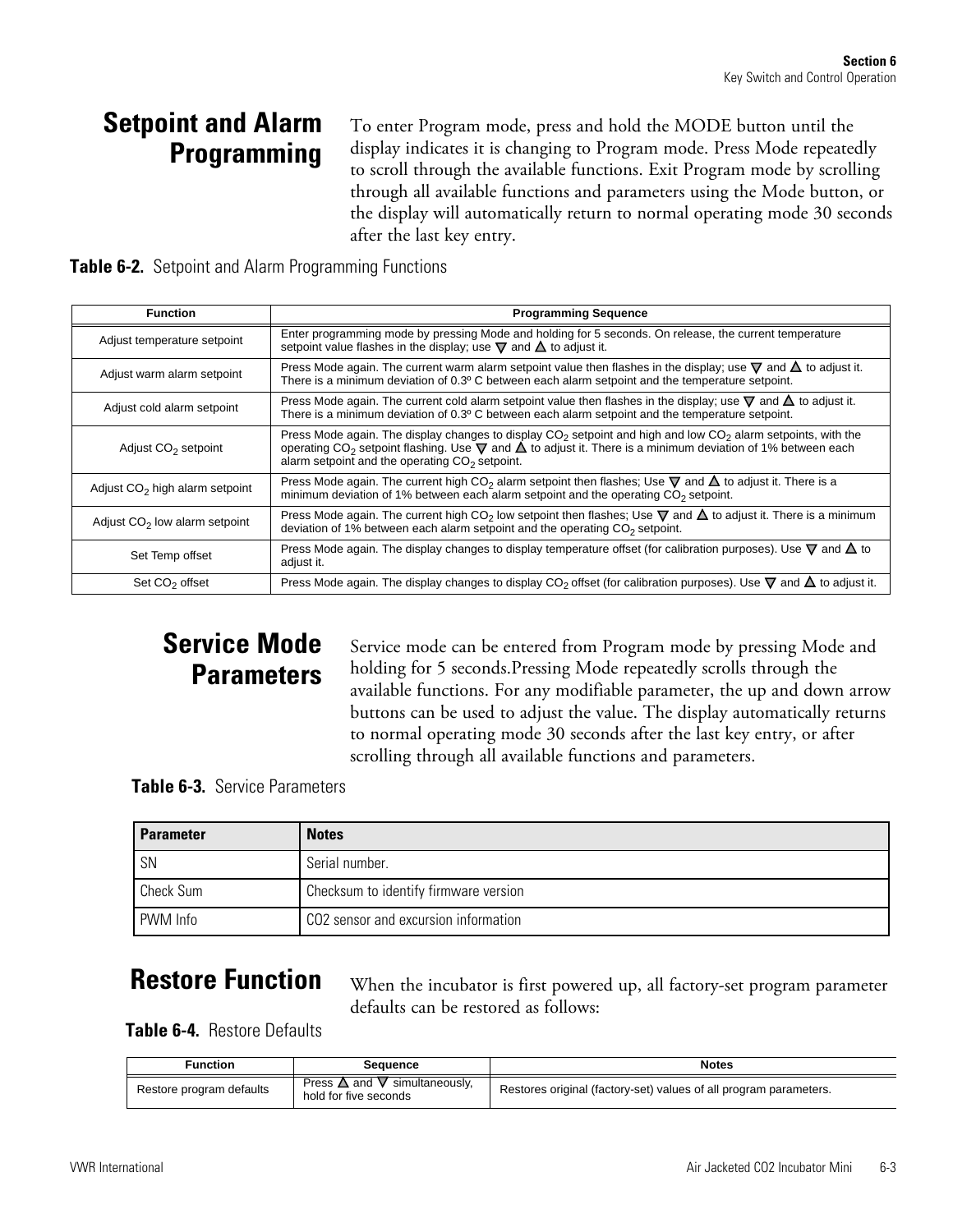### **Calibration - Optional**

#### **CO2 Measurement and Calibration**

This method uses an instrument, such as the Fyrite, to read the actual CO2% in the chamber. The display can be changed to agree with the measured reading. The factory standard method, using traceable gas standards, assures an accuracy of  $\pm 0.2$ %. The Fyrite instrument obtains ±0.5% accuracy. To use the Fyrite for CO2 concentration measurement, complete the following steps:

- 1. Wait at least 15 minutes after the CO2 level arrives at setpoint before attempting any concentration measurement.
- 2. Make sure that the wick in the Fyrite sample tube is moist and make sure that the tubing is in good condition (no cracks or cuts).
- 3. Hold the Fyrite upright and away from your face. Depress the plunger valve briefly to vent the Fyrite and release the valve.

**Warning** Never depress the plunger valve when the Fyrite is in the inverted position. Doing so causes fluid, which is corrosive and contains poisonous elements, to spill. Refer to the MSDS sheet contained in the Fyrite instruction packet for additional information.  $\blacktriangle$ 

- 4. Invert the Fyrite, holding it at a slight angle to drain the fluid into the top reservoir.
- 5. Turn the Fyrite up to a 45 degree angle momentarily to allow fluid droplet drainage into the bottom reservoir.
- 6. Hold the Fyrite completely upright and away from your face. Depress the plunger valve briefly and release the valve.
- 7. Loosen the locknut at the rear of the scale. Slide the scale until the top of the fluid column lines up with zero on the scale. Tighten the locknut.

**Note** When setting zero, hold the Fyrite vertically and level with your eyes while sighting across the scale to the top of the fluid column. Use this same procedure for adjusting zero and reading percent CO2.

8. Slide the open end of the sample tubing over the sample fitting on the front of the incubator, in the recessed area on the left just below the control panel. Holding the Fyrite in the upright position, place the sampling rubber connector tip over the plunger valve on the Fyrite. Purge the sample line by squeezing the aspirator bulb twice, then epress the plunger valve firmly with the connector tip. Squeeze and release the aspirator bulb 18 times. During the 18th squeeze and with bulb held deflated, release the connector tip and the plunger valve.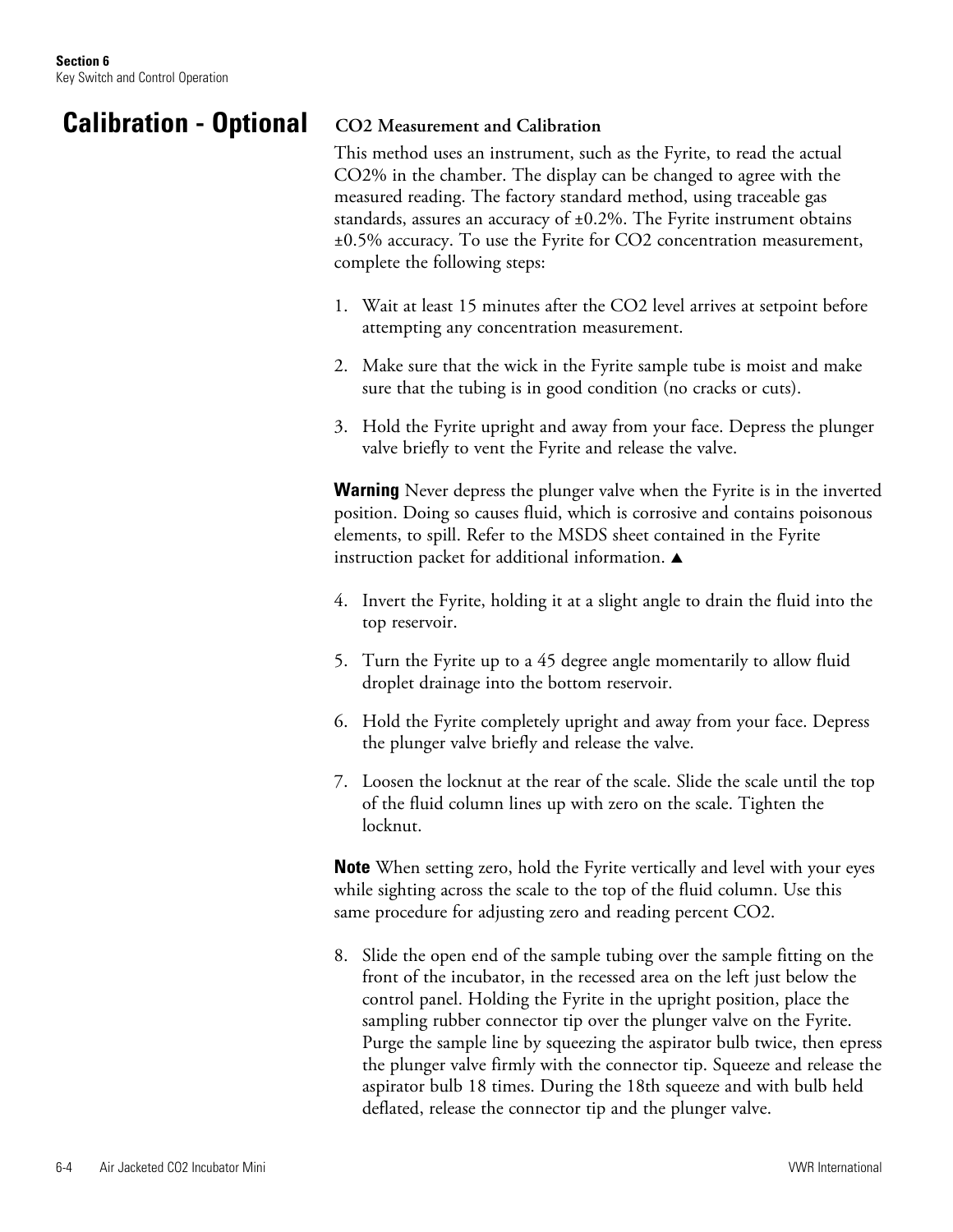| <b>Calibration - Optional</b><br>(continued) | <b>Note</b> Always hold the Fyrite by the fins only to prevent warming of the<br>Fyrite fluid during analysis. ▲                                                                                                                                         |  |
|----------------------------------------------|----------------------------------------------------------------------------------------------------------------------------------------------------------------------------------------------------------------------------------------------------------|--|
|                                              | 9. Invert the Fyrite until the fluid drains into the top reservoir, then turn<br>the Fyrite upright to drain the fluid into the bottom reservoir. Repeat<br>this step once.                                                                              |  |
|                                              | 10. Briefly hold the Fyrite at a 45 degree angle to allow the fluid to drain<br>into the bottom reservoir.                                                                                                                                               |  |
|                                              | 11. Hold the Fyrite completely upright and immediately read the CO2<br>percent on the scale at the point corresponding to the top of the fluid<br>column.                                                                                                |  |
|                                              | 12. Wait a few minutes, then repeat the entire procedure (Steps 3 through<br>11) once to confirm the reading.                                                                                                                                            |  |
|                                              | To offset the CO2% level, refer to Service Mode Parameters in this<br>section.                                                                                                                                                                           |  |
| <b>Temperature Correlation</b>               | The factory standard method of temperature calibration uses instruments<br>with an accuracy of $\pm 0.1^{\circ}$ C or better. To place an offset on the displayed<br>reading to match any other calibrated temperature measuring instrument:             |  |
|                                              | To offset the temperature, refer to Service Mode Parameters in this<br>section.                                                                                                                                                                          |  |
| <b>Remote Alarm Connection</b>               | Terminal strips for remote alarms are located on the back of the control<br>housing. The contacts are not powered from internal circuits. These<br>terminals provide normally open or normally closed contacts for switching<br>remotely powered alarms. |  |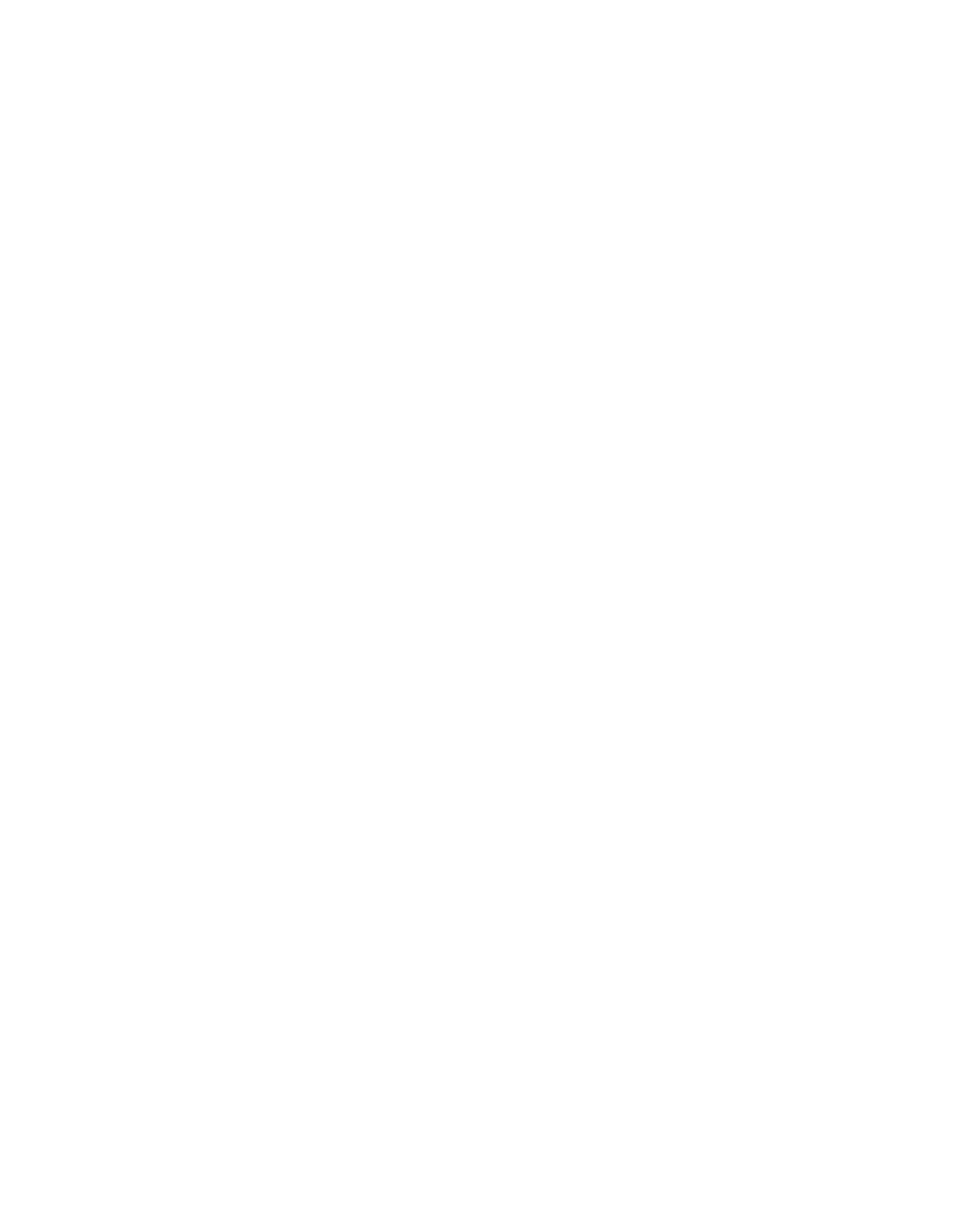## **Section 7 Control Systems Theory**

VWR Air Jacketed CO2 Incubator Minis have a "jacket" between the incubator chamber and the exterior wall of the unit. In water jacketed incubators, the jacket is filled with water; in dry wall incubators, the jacket contains air. The temperature control system operates in the same manner for both types of incubators.

Interior chamber temperature control is maintained by two sensors. One sensor is located in the jacket and the other sensor is located in the chamber air. Both sensors constantly signal the electronic circuitry. The chamber air provides a reference point while the jacket is being controlled. This circuitry recognizes that jacket temperature is very slow to react to any change in either ambient or chamber temperature but the chamber temperature can change very rapidly due to door opening.

**For example:** The chamber inner door is opened. The chamber air sensor immediately signals a large drop in temperature but the control recognizes that, unless there is a corresponding (smaller) drop in jacket temperature, there is no need to increase the heat. The system does nothing until sufficient time passes to measure how fast the chamber air temperature is rising to meet the jacket temperature after the door is closed. Heat is applied to the jacket in short bursts. The rate of heat application changes as the circuit monitors the two sensors. This control scheme is extremely accurate and stable, with the ability to control within  $\pm 0.1^{\circ}C$  of the setpoint.

### **Overtemperature Monitoring System**

This system is activated anytime the chamber air sensor detects a temperature above the overtemperature setpoint, which should be set no closer than 0.3°C above the chamber temperature. When the system is activated, the jacket heater is turned off and both audio and visual alarms are activated. Control is now effectively switched to the overtemperature monitoring system. The overtemperature sensor is the chamber air sensor which also provides the signal for the digital display on the control panel.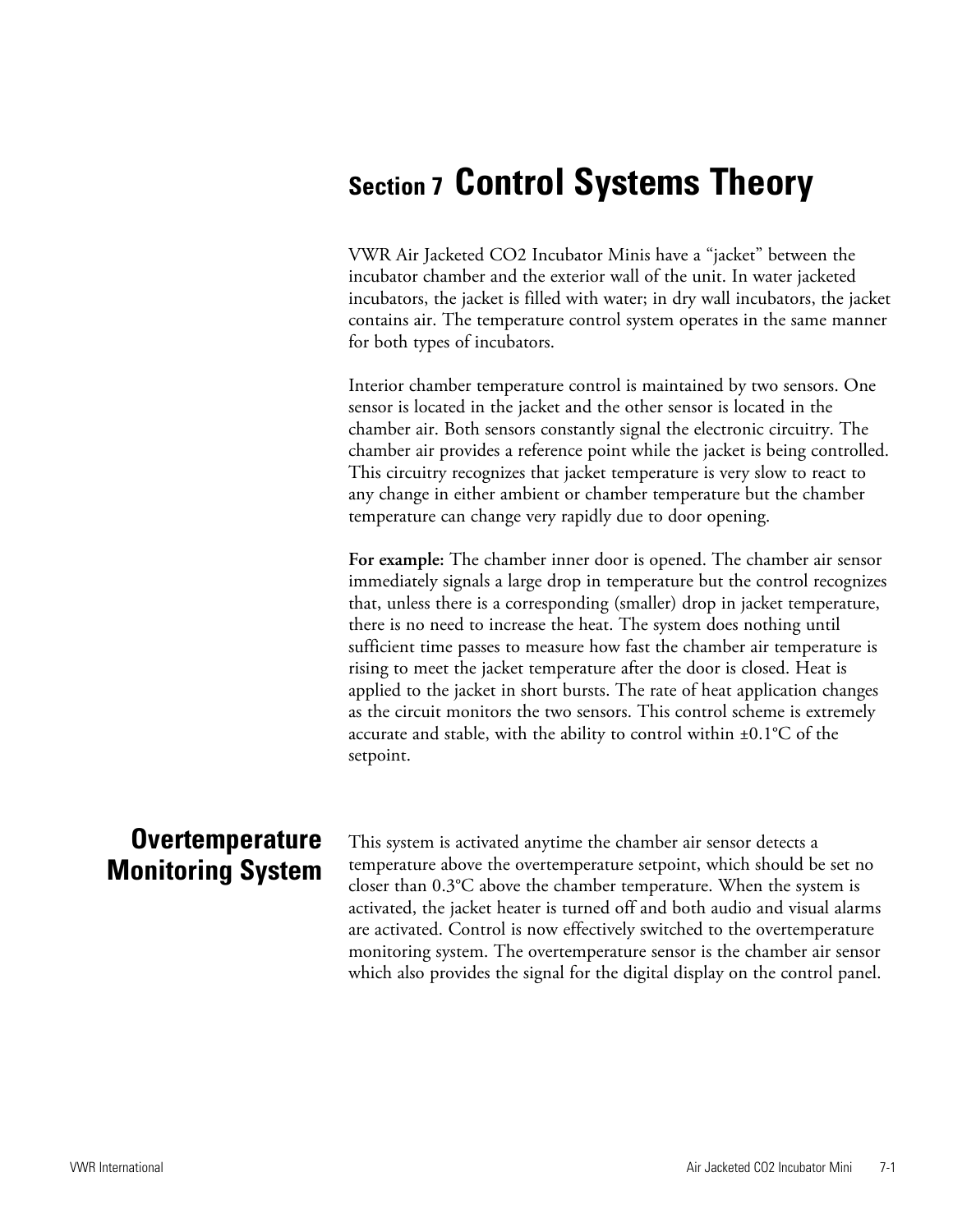| <b>Door Heat System</b>                     | Heating the inner surface of the outer door with a low wattage, large area<br>heater provides enough radiant heat to the glass door to control<br>condensation. The micro-processor control operates the door heater.                                                                                                                                                                                                                                                                                                                                                                                           |
|---------------------------------------------|-----------------------------------------------------------------------------------------------------------------------------------------------------------------------------------------------------------------------------------------------------------------------------------------------------------------------------------------------------------------------------------------------------------------------------------------------------------------------------------------------------------------------------------------------------------------------------------------------------------------|
| <b>CO2 Control System</b>                   | This system uses a sensor assembly consisting of a pair of matched,<br>thermistor sensors in a housing. One of the sensors is sealed in a nitrogen<br>filled housing and provides the 0 to 1 VDC reference signal for the gas<br>control board. The other sensor continually samples filtered chamber air.<br>The main control board compares these signals with the input from the<br>control panel CO2 setpoint. If the difference exceeds 0.5% below setpoint,<br>the CO2 solenoid remains open 100% of the time. If the difference is less<br>than 0.5%, the CO2 solenoid cycles until setpoint is reached. |
| <b>CO2 Recovery (after</b><br>door opening) | When the chamber inner door is opened, the door switch shuts off all gas<br>flow into the chamber. When the door is closed, gas again flows into the<br>chamber under the control of the TC gas concentration sensor. At this<br>time the gas solenoid is open 100% of the time and remains open until the<br>CO2 level has recovered to within 5% of the setpoint. The solenoid then<br>reverts to cycling.                                                                                                                                                                                                    |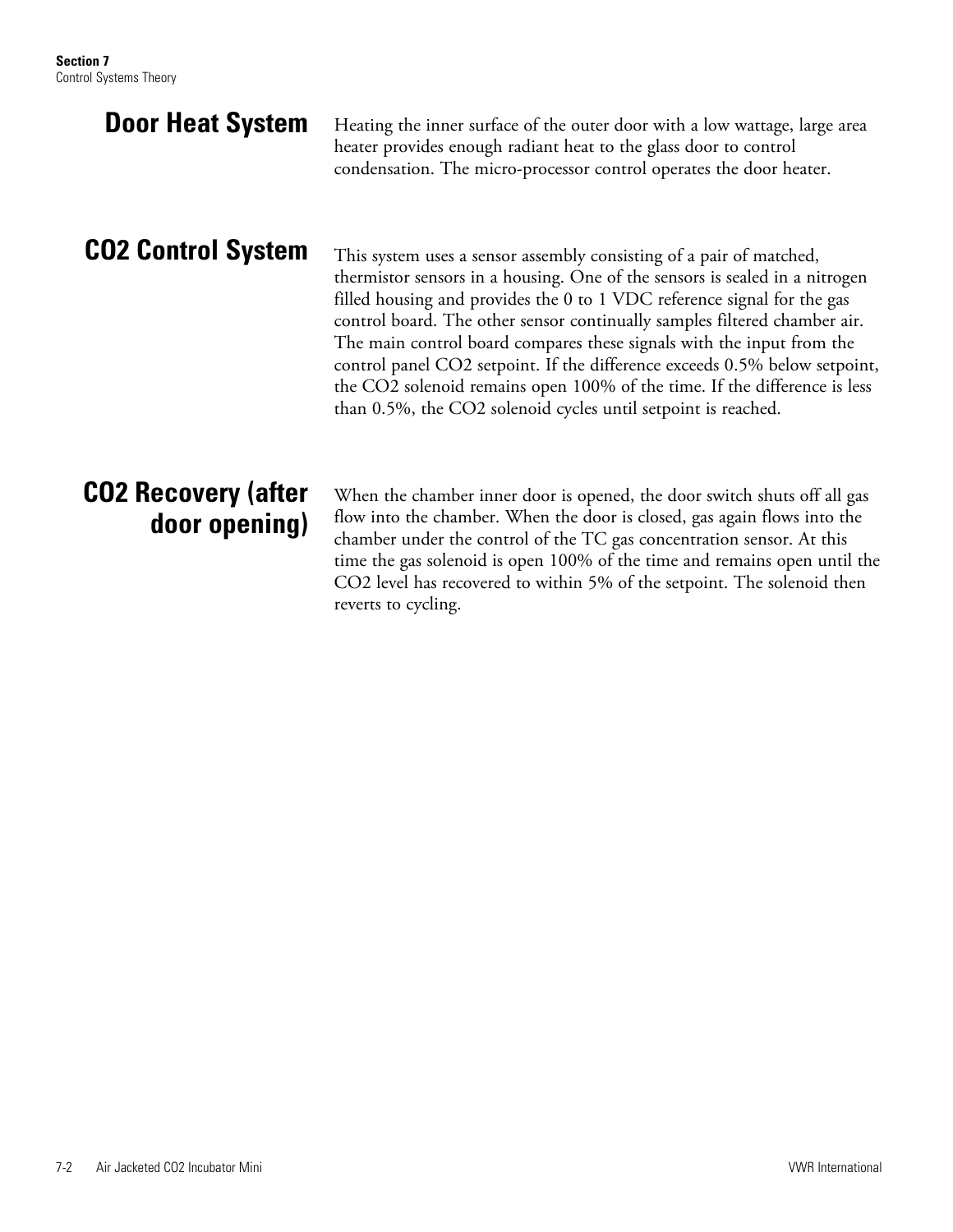## **Section 8 Maintenance**

**Warning** Maintenance procedures involve working with high voltages which can cause injury or death. Maintenance should only be performed by trained personnel.  $\blacktriangle$ 

The incubator can be easily cleaned and disinfected in about 30 minutes.

Be sure to use an appropriate disinfectant solution: Roccal II; its Lysol equivalent, 5 milliliters per liter; or O-Syl in a one percent solution. Disinfectants should always be diluted with sterile, distilled water.

**Caution** Before using any cleaning or decontamination method except for those recommended in the manufacturer, contact Technical Services to verify that you will not damage the equipment.  $\blacktriangle$ 

**Caution** Do not use strong alkaline or caustic agents, which can cause corrosion, rust and pitting of stainless steel surfaces. Stainless steel is corrosion-resistant but not corrosion-proof.  $\blacktriangle$ 

**Caution** Do not use sodium hypochlorite solutions such as Purex and Clorox. These can also cause corrosion and pitting of stainless steel.  $\blacktriangle$ 

**Caution** Do not use steel wool pads such as Brillo; they deposit carbon particles in the chamber.  $\blacktriangle$ 

When cleaning stainless steel, use the mildest cleaning procedure that will do the job effectively. To avoid marring the surface, always rub in the direction of the finish polish lines.

**Caution** Do not use aromatic solvents to clean the cabinet interior: residues could cause contamination of the cabinet environment.  $\blacktriangle$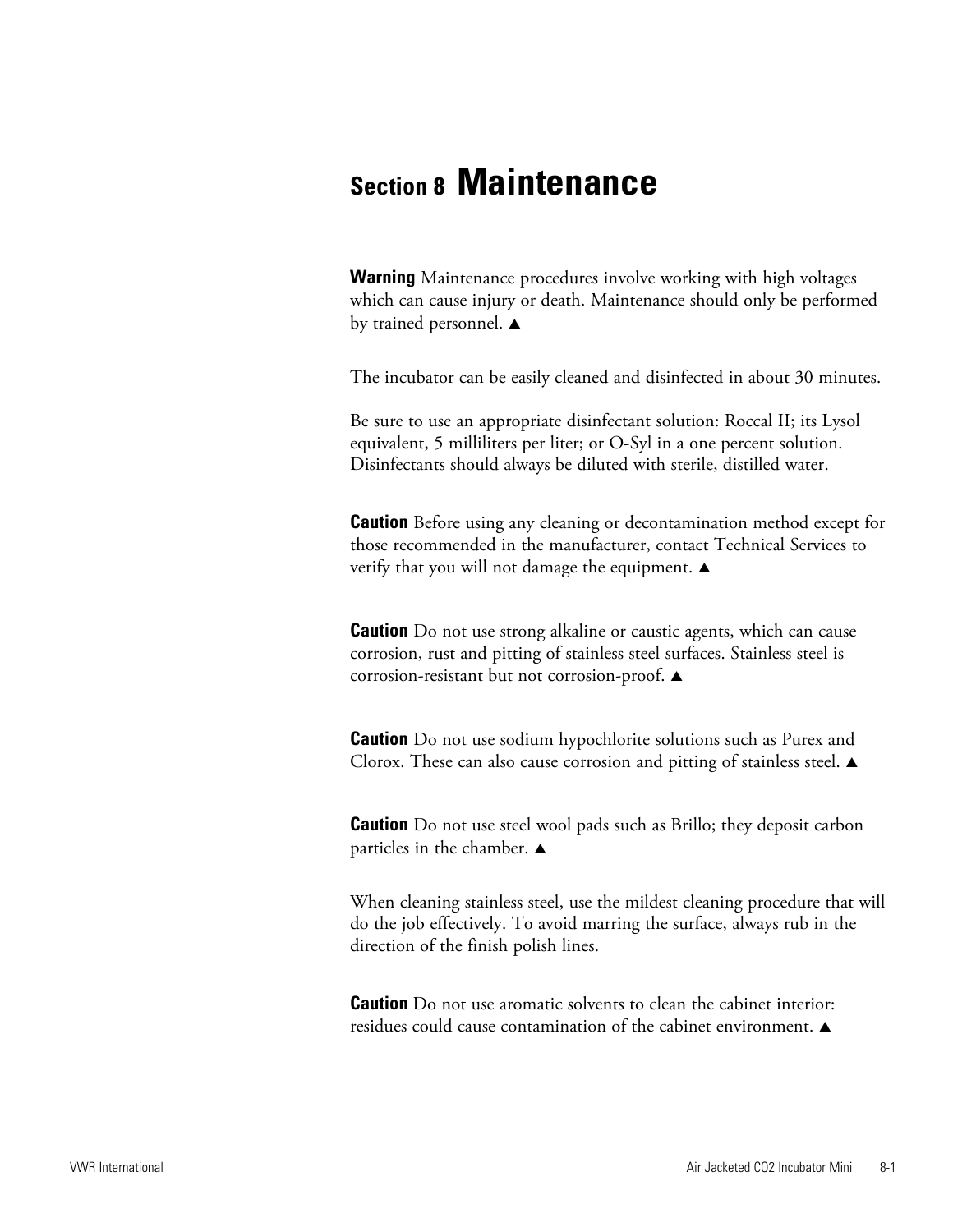| <b>Cleaning</b>    | To clean and disinfect your incubator:                                                                                                                                                                                    |  |  |
|--------------------|---------------------------------------------------------------------------------------------------------------------------------------------------------------------------------------------------------------------------|--|--|
|                    | 1. Remove the shelves, support walls and pans.                                                                                                                                                                            |  |  |
|                    | Clean all interior surfaces with the disinfectant solution using a clean<br>2.<br>sponge.                                                                                                                                 |  |  |
|                    | Rinse the interior surfaces at least twice with sterile distilled water.<br>3.                                                                                                                                            |  |  |
|                    | 4. Clean the inner door gasket thoroughly.                                                                                                                                                                                |  |  |
|                    | 5. Clean the inside of the glass door with the disinfectant solution, then<br>rinse twice with sterile distilled water.                                                                                                   |  |  |
|                    | 6. Clean the shelves, support walls and pans with disinfectant and rinse<br>thoroughly with sterile distilled water.                                                                                                      |  |  |
|                    | 7. Wipe down all disinfected surfaces with an alcohol solution.                                                                                                                                                           |  |  |
|                    | <b>Caution</b> Alcohol is volatile and flammable. Use only in a well-ventilated area<br>removed from open flames and other heat sources. Allow sufficient time for<br>fumes to dissipate before using cleaned components. |  |  |
| <b>CO2 Filter</b>  | To replace the CO2 Filter:                                                                                                                                                                                                |  |  |
| <b>Replacement</b> | 1. Turn the main power switch to OFF.                                                                                                                                                                                     |  |  |
|                    | 2. Turn the gas supply (or supplies) to OFF.                                                                                                                                                                              |  |  |

- 
- 3. Remove the tubing from both ends of the gas filter.
- 4. Note the flow direction on the filter. The side marked IN points to the gas supply. Install the new filter onto the tubing connected to the incubator and the tubing connected to the gas supply (refer to Gas Supplies in Section 4 and Figure 3-1).
- 5. Turn the gas supply (or supplies) to ON.
- 6. Turn the main power switch to ON.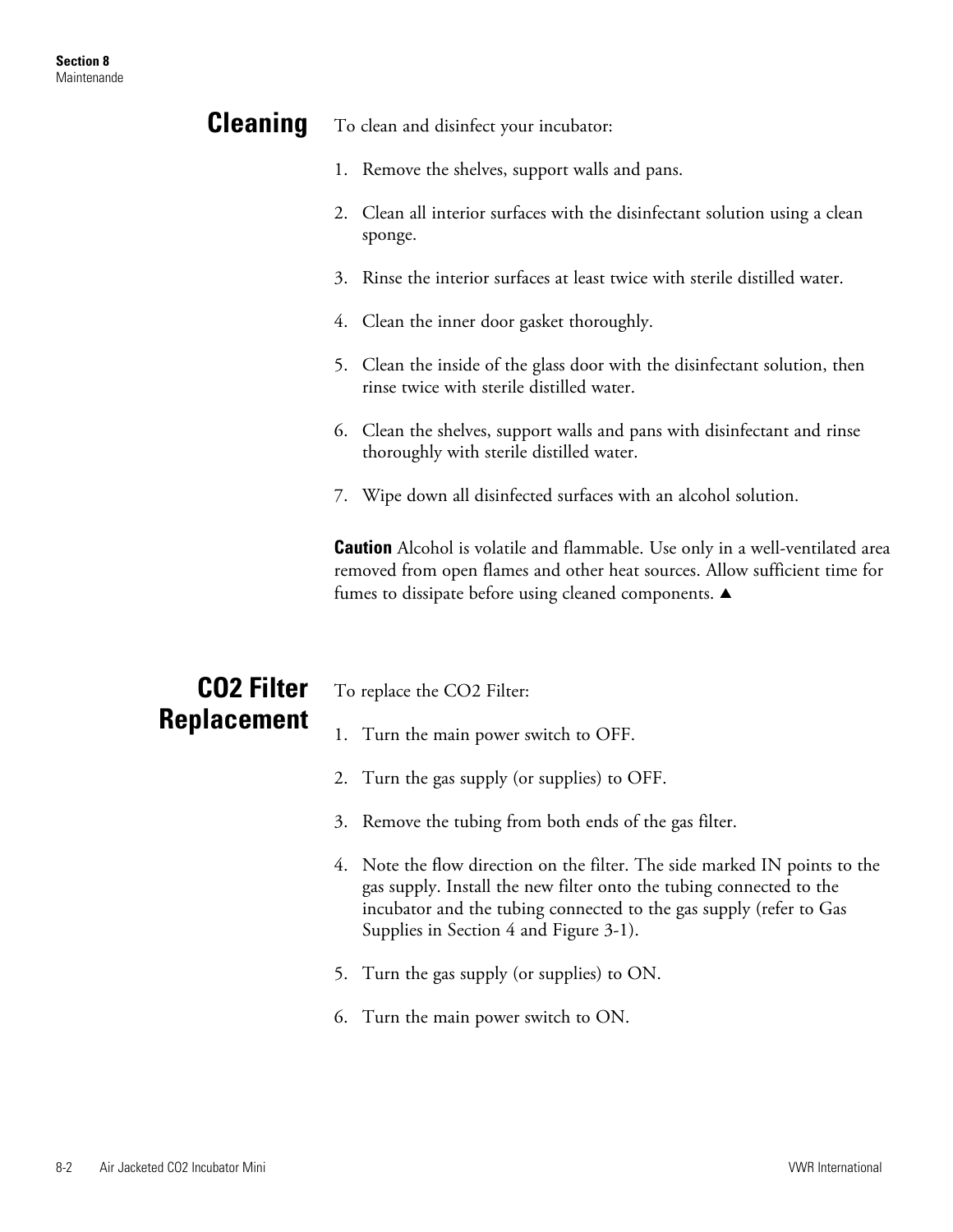The fuses used in this incubator are located on the power supply board and should only be replaced by a qualified technician. **Fuses**

The F1 and F2 fuses are Type "T", rated at 120V/6A or 230VAC/3A.

The F3 and F4 fuses are Type "T", rated at 120V/500mA or 230VAC/300mA.

#### To check the door seal, complete the following steps: **Door Seal Check**

- 1. Open the inner glass door.
- 2. Insert a strip of paper (a couple of inches wide) between the door gasket and the cabinet flange and close the door.
- 3. Slowly pull the paper strip from the outside. You should feel some resistance.
- 4. Repeat this test at 4 inch (10 cm) intervals around the door. If the door does not seal properly, call Technical Services; the gasket needs to be adjusted or replaced.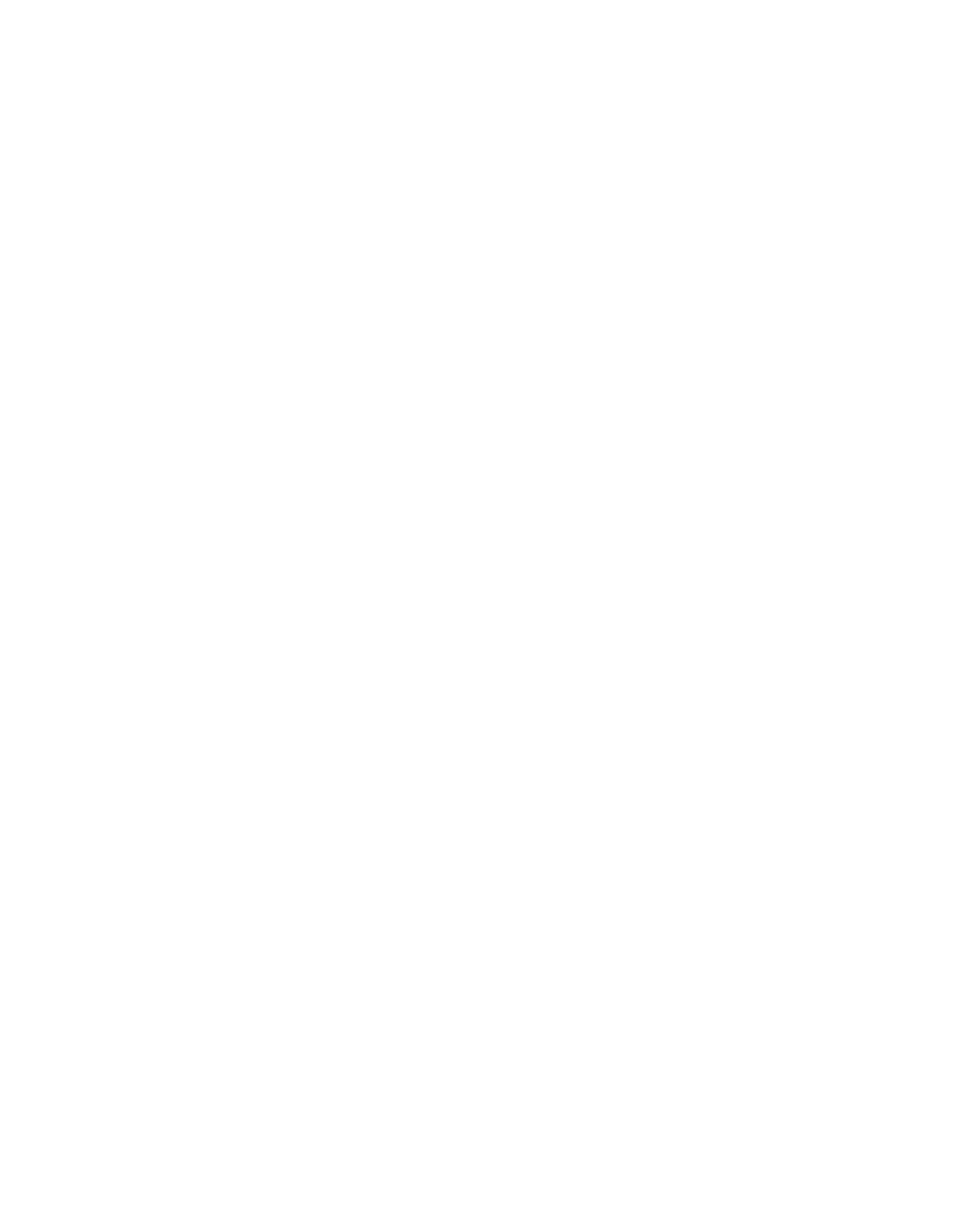### **VWR CO2 INCUBATOR WARRANTY - NORTH AMERICA**

VWR warrants this product for a period of 3 years from date of delivery. If component parts are non-conforming in materials and workmanship VWR will repaired or replaced during the warranty period.

Installation and calibration is not covered by this warranty agreement. This warranty does not apply if the product has been damaged by accident, abuse, misuse, or misapplication, or from ordinary wear and tear. Expendable items, glass, filters, and gaskets are excluded from this warranty.

THIS WARRANTY IS EXCLUSIVE AND IN LIEU OF ALL OTHER WARRANTIES, WHETHER WRITTEN, ORAL, OR IMPLIED. NO WARRANTIES OF MERCHANTABILITY OR FITNESS FOR A PARTICULAR PURPOSE SHALL APPLY. Items being returned must be insured by the customer against possible damage or loss. This warranty shall be limited to the aforementioned remedies.



**Rev. 0 1/2016**